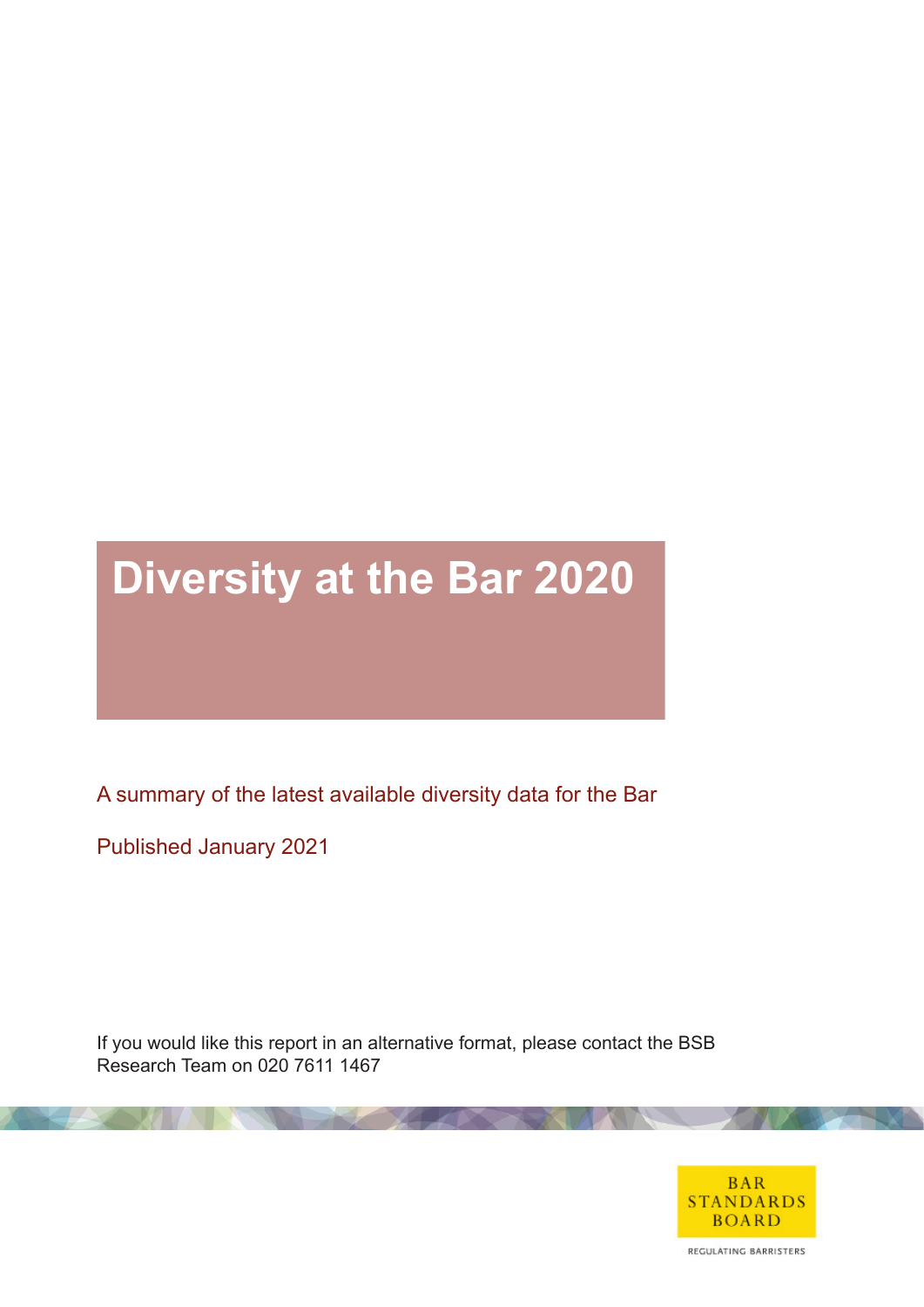# **Contents**

| <b>Response Rates</b>                                                               | 9                    |
|-------------------------------------------------------------------------------------|----------------------|
|                                                                                     | 11                   |
| Gender and identity<br>Gender<br><b>Gender Identity</b><br>Ethnicity                | 11<br>11<br>13<br>14 |
| <b>Disability</b><br>Age<br><b>Religion and Belief</b><br><b>Sexual Orientation</b> | 19<br>20<br>21<br>22 |
|                                                                                     | 24                   |
| <b>Type of School Attended</b><br><b>First Generation to Attend University</b>      | 24<br>26             |
|                                                                                     |                      |
| Caring Responsibilities for Children<br>Caring Responsibilities for Others          | 27<br>28             |
|                                                                                     | 30                   |
|                                                                                     |                      |
| <b>Figures</b><br><b>Tables</b>                                                     | 32<br>32             |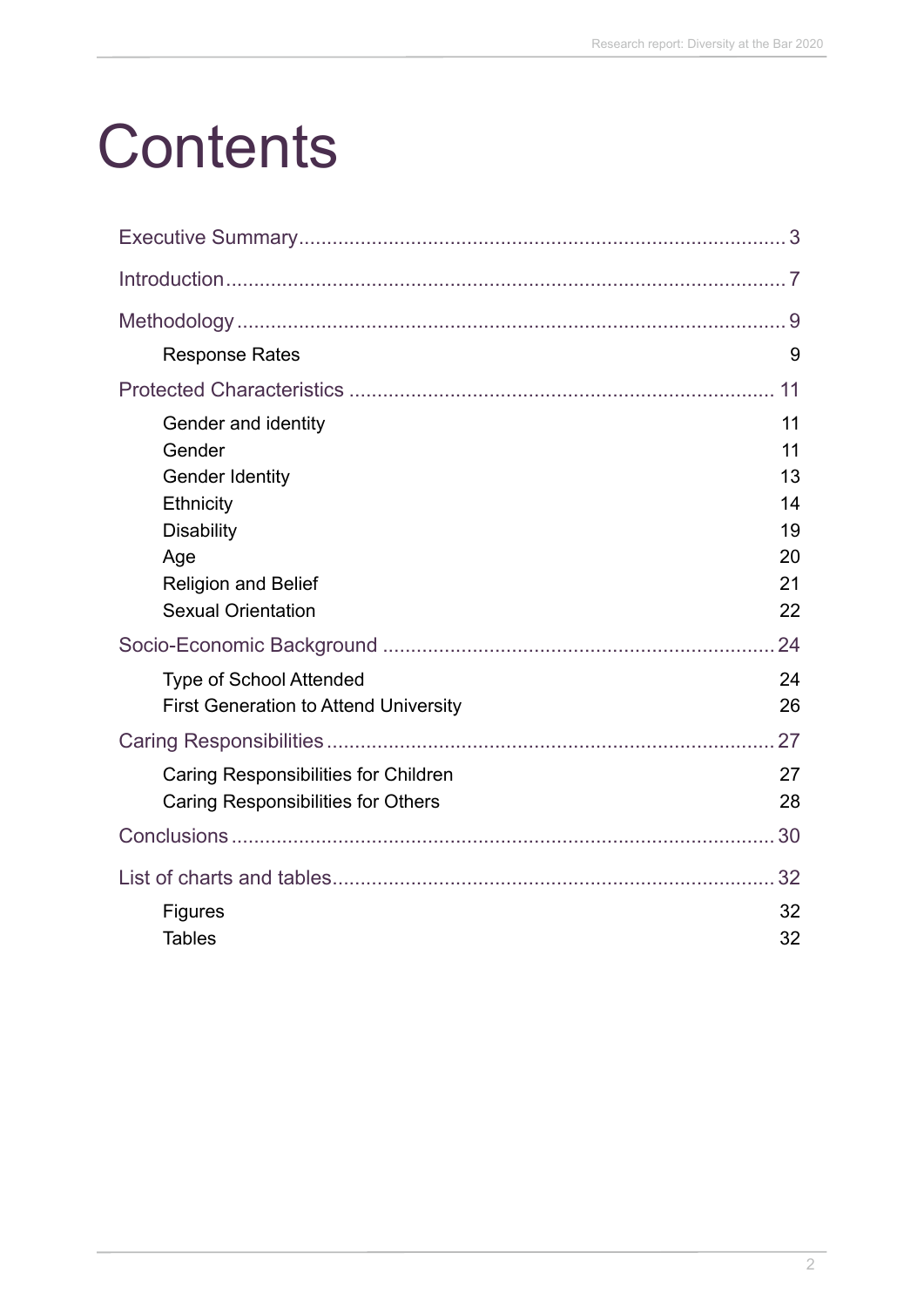# Executive Summary

This report presents a summary of the latest available diversity data for the Bar (covering pupils, practising Queen's Counsel - QC - and practising non-QC barristers). The report assists the Bar Standards Board (BSB) in meeting its statutory duties under the Equality Act 2010 and sets out an evidence base from which relevant and targeted policy can be developed.

### **Overall number of those at the Bar**

- **–** The overall number of practitioners at the Bar as of 1 December 2020 stood at 17,432, of this number 354 were pupils, 1,870 were QCs, and 15,208 were non-QC barristers.
- **–** This year has seen a large reduction in the number of those currently undertaking pupillage. The number of those in the practising or non-practising stage of pupillage as of December 2020 was 354, which is substantially lower than the average number of pupils each December from 2015-2019, which was 472.
- **–** The number of non-QC and QC barristers has increased by a small amount year on year (an increase of 60 non-QCs and 36 QCs. The increase in the number of non-QCs (an increase of 60 non-QCs) is much lower than the average year on year increase seen from 2015-2019, which was 215. This may suggest that there has been a greater number of non-QCs leaving the Bar this year, and/or that those that undertook pupillage in 2020 have not entered practice in the same numbers

### **Response Rates**

**–** Response rates continue to increase across all categories except for gender, with a yearly increase in response rate of three or more percentage points (pp) for the characteristics reported on (except for gender, ethnicity and age, which already have a high response rate).<sup>1</sup> As per previous years, the response rate is highest for gender at 99.7 per cent and lowest for gender identity at 39.1 per cent.

# **Gender**

**–** The proportion of women at the Bar has increased 0.2pp since December 2019. As of December 2020, women constituted 38.2 per cent of the Bar compared to an estimate of 50.2 per cent of the UK working age population.

It is against the law to discriminate against someone because of a protected characteristic as defined by the 2010 Equality Act: at the time of publishing the protected characteristics are: age; disability; gender reassignment; marriage and civil partnership; pregnancy and maternity; race; religion or belief; sex; and sexual orientation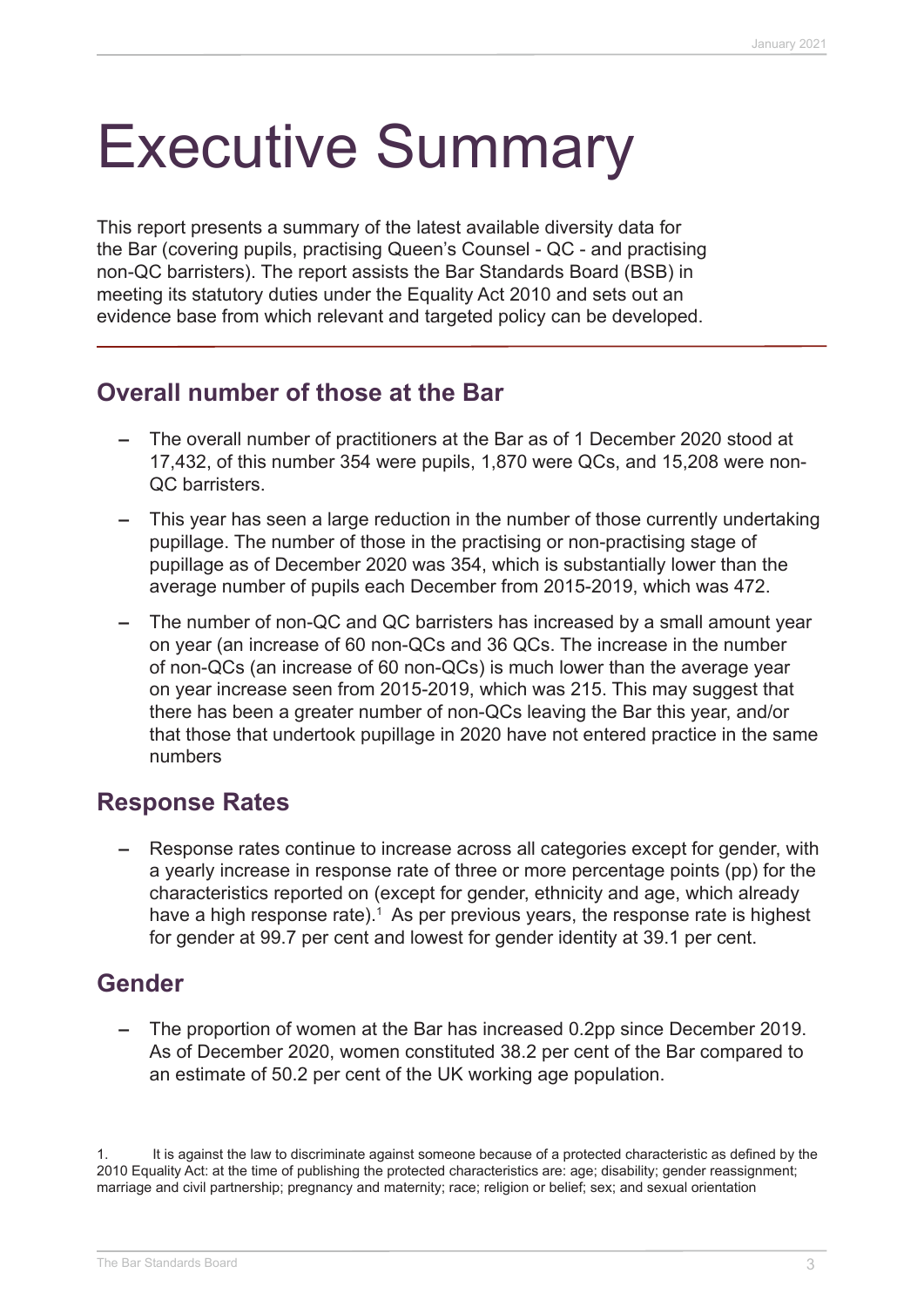- **–** The proportion of female QCs has increased year on year, from 16.2 per cent to 16.8 per cent. There is still a large disparity between the proportion of the Bar who are female and the proportion of QCs who are female (38.2% vs 16.8%). The difference between the two has narrowed slightly in 2020.
- **–** The proportion of female pupils and male pupils as of December 2020 was equal.

# **Ethnicity**

- **–** The percentage of barristers from Minority Ethnic groups<sup>2</sup> at the Bar has increased 0.5pp since December 2018 to 14.1 per cent. The proportion of barristers from Minority Ethnic groups at the Bar, compares to an estimate of 13.3 per cent of the working age population in England and Wales as of July-September 2020.
- **–** The percentage of barristers from minority ethnic backgrounds increased year on year by 0.5pp for non-QCs (to 14.6%); 0.7pp for QCs (to 8.8%); and by 3.7pp for pupils (to 22.9%).
- **–** There is still a disparity between the overall percentage of barristers from minority ethnic backgrounds across the profession (14.1%), and the percentage of QCs (8.8%) from minority ethnic backgrounds. This may reflect the historically lower percentage of such barristers entering the profession but may also suggest barriers to progression for practitioners from minority ethnic backgrounds.
- **–** There are some notable differences when further disaggregating by ethnic group. There was a year on year increase in the overall proportion of Asian/Asian British barristers of 0.3pp; Black/Black British barristers of 0.05pp; of Mixed/Multiple ethnic group barristers of 0.2pp; and a decrease year on year in the overall proportion of White barristers of 0.5pp.
- **–** When excluding those that have not provided information, there is a slightly greater proportion of Asian/Asian British practitioners at the Bar compared to the proportion of Asian/Asian British individuals in the UK working age population (7.5% vs 5.6%), and the same can be said for those from Mixed/Multiple ethnic backgrounds (3.3% vs 1.5%). By contrast, there is a slightly smaller proportion of those from Black/Black British backgrounds (3.2% vs 3.4%), and a greater relative underrepresentation for those from other ethnic groups (1.2% vs 2.8%).
- **–** There is also a greater disparity in the proportion of all non-QCs from Black/ Black British backgrounds compared to the proportion of all QCs from the same background, with the disparity being particularly high for those of Black/Black British – African ethnic backgrounds.

2. "Minority ethnic backgrounds" includes those from Asian/Asian British; Black/Black/British; Mixed/Multiple ethnic; and those of Other minority ethnic backgrounds. Previous 'Diversity at the Bar' reports used the acronym 'BAME'.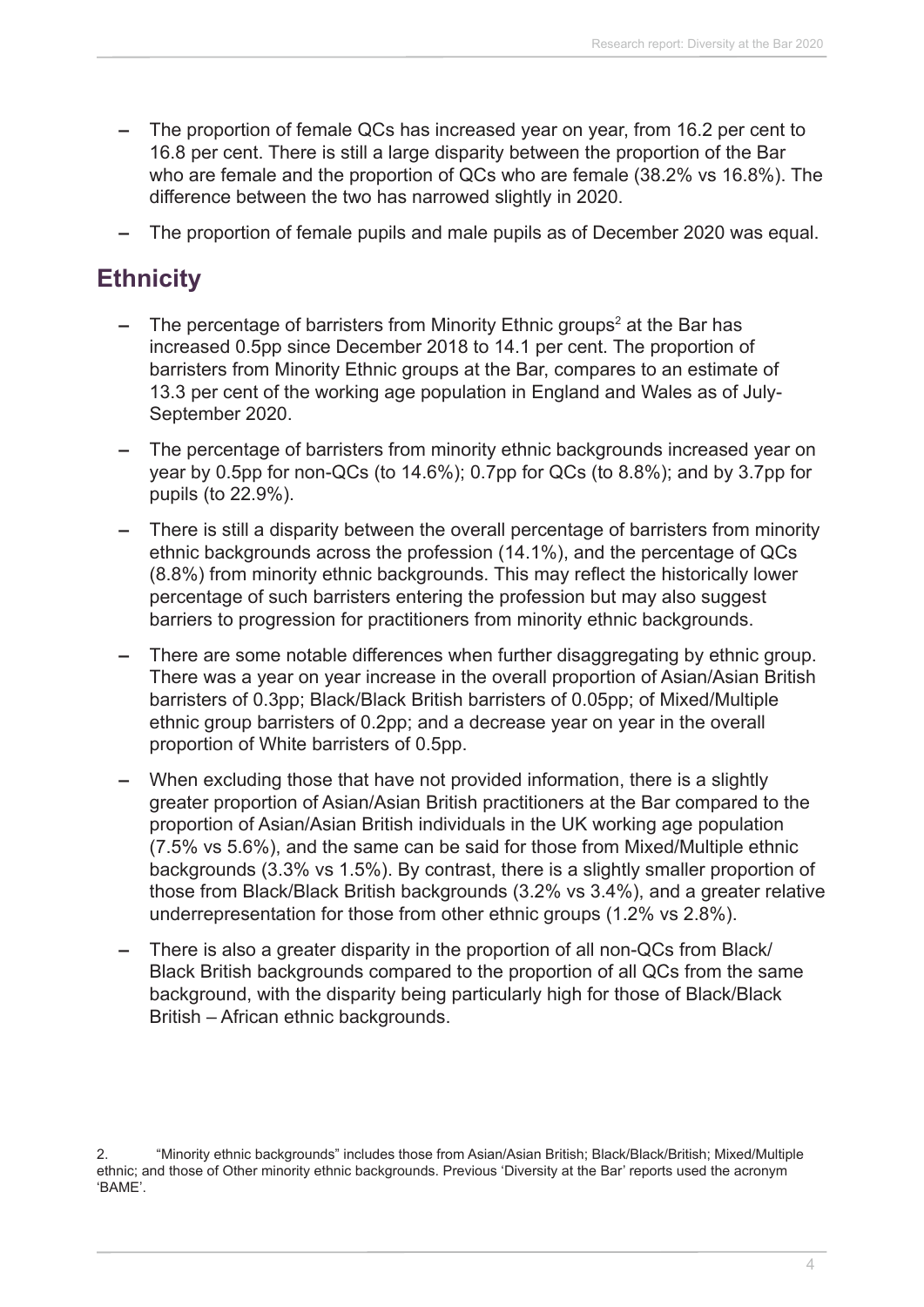# **Disability**

- **–** There was a 4.5pp decrease in the proportion of pupils with a declared disability compared to December 2019.
- **–** There still appears to be an underrepresentation of disabled practitioners at the Bar. Although there is a relatively low response rate of 56.9 per cent, 6.3 per cent of those who provided information on disability status disclosed a disability. This is substantially lower than the percentage of disabled people in the employed working age UK population estimated at 11.3 per cent

# **Age**

**–** Those aged between 25 and 54 make up around 78.6 per cent of the Bar. This is a decrease compared to December 2019 of around 1.7 percentage points (80.3% vs 78.6%), with relatively more of the Bar in the 55-64 and 65+ age range in 2020 (20.8% of the Bar are aged 55+). This carries on a general trend seen in the age profile of the Bar and compares to figures for the proportion of the Bar aged 55+ of 16.1 per cent five years ago in 2016, and 14.8 per cent in the first Diversity at the Bar Report in 2015.

# **Religion and Belief**

**–** Including those that have not provided information, the largest group at the Bar is Christians (23.4%) followed by those with no religion (17.8%), although for pupils this trend is reversed.

# **Sexual Orientation**

- **–** Sexual orientation is the monitoring category with the second lowest response rate, with 50.3 per cent providing some information.
- **–** Excluding those that have not provided information, 14.5 per cent of pupils, 7.2 per cent of non-QC barristers, and 5.4 per cent of QCs provided their sexual orientation as one of Bisexual, Gay man, Gay woman/Lesbian, or Other.

# **Socio-economic background**

- **–** Despite a relatively low response rate (55.6%) to this question, the data suggest that a disproportionately high number of barristers attended a UK independent school between the ages of 11-18. Including non-respondents 18.1 per cent of the Bar had attended an independent school, compared to approximately 7 per cent of school children in England at any age, and 10.1 per cent of UK domiciled young full-time first degree entrants in the UK in 2018/19. Of those providing information on school attended, just over one in three attended an independent school in the UK.
- **–** When excluding non-responses and those who prefer not to say, as of December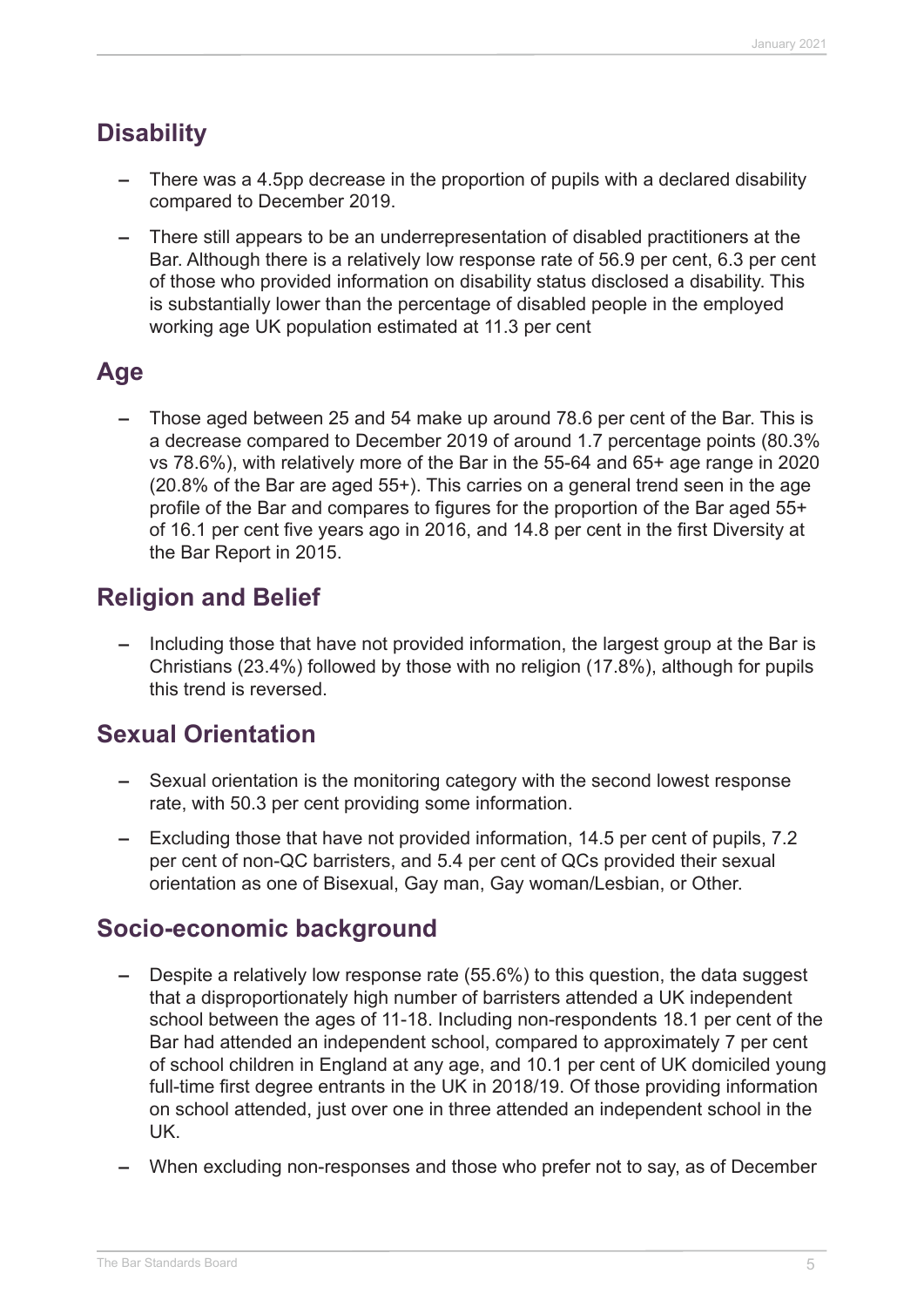2020: 0.6 per cent of the Bar had not attended university; 52.2 per cent were not of the first generation to attend university; and 47.2 per cent were of the first generation to attend university.

### **Caring responsibilities**

- **–** When excluding non-responses, 27.0 per cent (just over one in four) of the Bar have primary caring responsibilities for one or more children. Overall, the proportion of the Bar with primary caring responsibilities for one or more children has increased by around 4.9pp since 2015, 5.6pp since 2016 and 0.7pp since 2019. It is not clear whether this is a general trend, or the increase in response rate for this question is being driven disproportionately by those with caring responsibilities.
- **–** A comparison with the working age population in England may suggest that a far lower proportion of those at the Bar are the primary carer for a child. Figures produced by the UK Office of National Statistics suggest that around 36 per cent of economically active males, and 39 per cent of economically active females are a primary carer for one or more children. It is worth noting that as response rates are relatively low for this question, such inferences may not be reliable.
- **–** Regarding providing care for another, not including dependent children, of those that provided a Yes/No response, around 13 per cent of respondents provided care for another person for 1 or more hours per week. This is in line with the estimated proportion of those in work in the UK who are carers.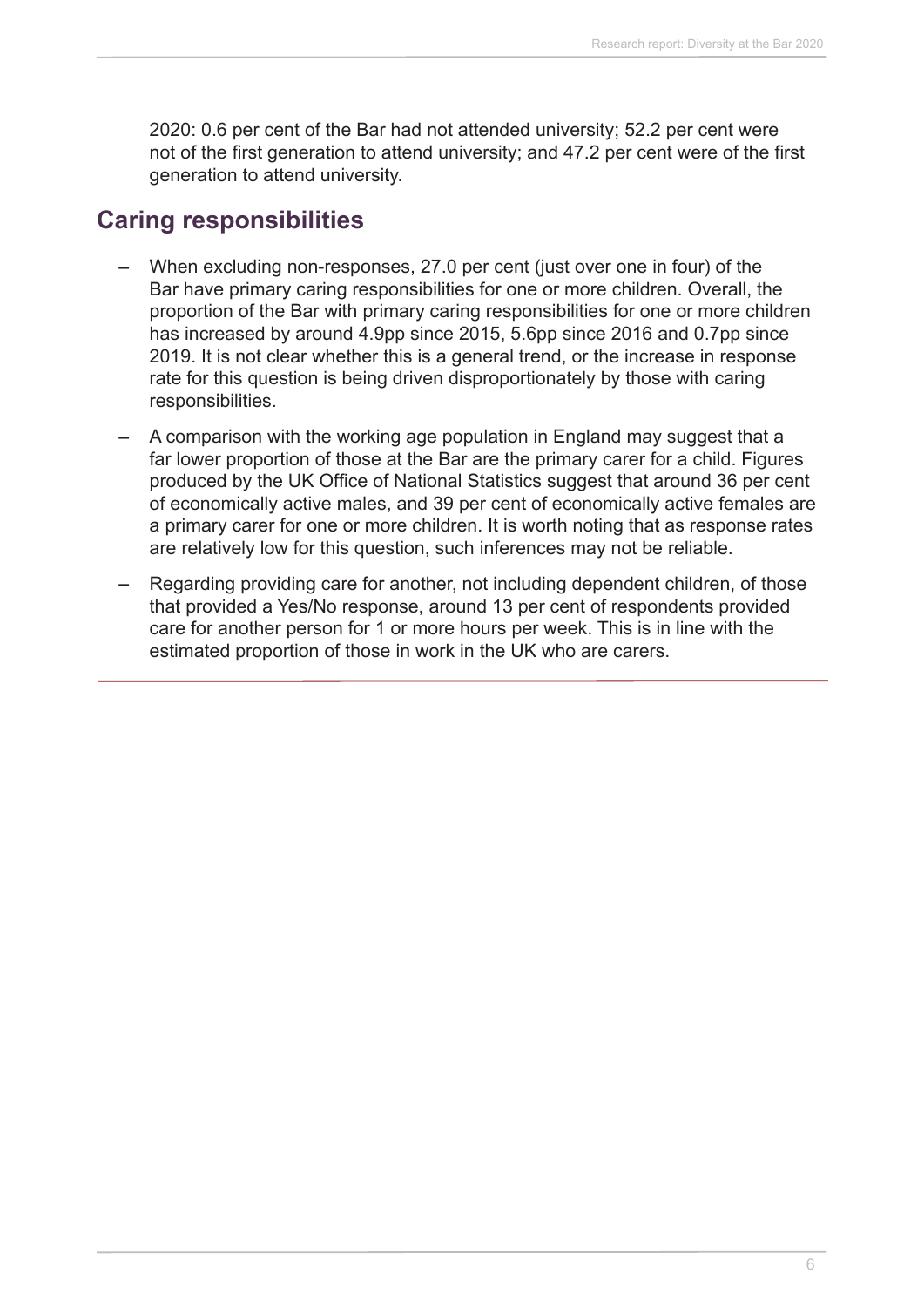# Introduction

The BSB is committed to providing clear and transparent statistical diversity data for every stage of a barrister's career. This diversity data report is published annually, in line with the Specific Duties Regulations of the Equality Act 2010 and the statutory guidance of the Legal Services Board. It is a summary of the diversity data on practising barristers available to the BSB, as at 1 December 2020.

This report provides an overview of diversity at the Bar<sup>3</sup>, and establishes evidence for both policy development and assessing the effectiveness of current BSB initiatives aimed at increasing equality and diversity at the Bar. All data are presented anonymously.

Unless stated otherwise, all analysis in this report is broken down by seniority. Table 1 (below) shows the simple breakdown of practising members of the profession.

| <b>Seniority</b>                          | <b>Numbers</b> | Year on year difference<br>(compared to December<br>$2019)^4$ |
|-------------------------------------------|----------------|---------------------------------------------------------------|
| <b>Pupil</b>                              | 354            | $-121$                                                        |
| Non-Queen's Counsel (Non-QC) <sup>5</sup> | 15208          | $+60$                                                         |
| <b>Queen's Counsel (QC)</b>               | 1870           | $+36$                                                         |
| <b>Total</b>                              | 17432          | $-25$                                                         |

#### **Table 1: Total number of people at the Bar (numbers)**

This has been the first year since the Diversity at the Bar Reports commenced that has seen a year on year decrease in the total number at the Bar. This is driven by a reduction in the number of pupils, which is likely to be largely due to the disruption caused to the Bar this year by the COVID-19 pandemic. There are 121 fewer pupils compared to December 2019, and 119 fewer pupils than the average number of pupils each December from 2015-2019, which was 473.<sup>6</sup> The number of QCs and non-QCs has increased by a small amount.

There were also a greater number of pupils undertaking extended pupillages this year. As of 1 December 2020, there were 39 pupils undertaking pupillages that commenced more than one year ago. The equivalent average figure from 2015-2019 was around

<sup>3.</sup> Usage of the term 'the Bar' in this report refers only to practising barristers and pupils (including non-practising first six pupils) as of 1 December 2020.

<sup>4.</sup> Pupillage numbers for previous years have been revised upwards in this report, resulting in a change in the total at the Bar for 2019 compared to that published in the 2019 Diversity at the Bar Report. For more information see footnote 9.

<sup>5.</sup> Usage of the term "non-QC" in this report refers to practising junior barristers; a barrister who has not taken silk

<sup>6.</sup>  These figures are calculated when not including those undertaking extended pupillages.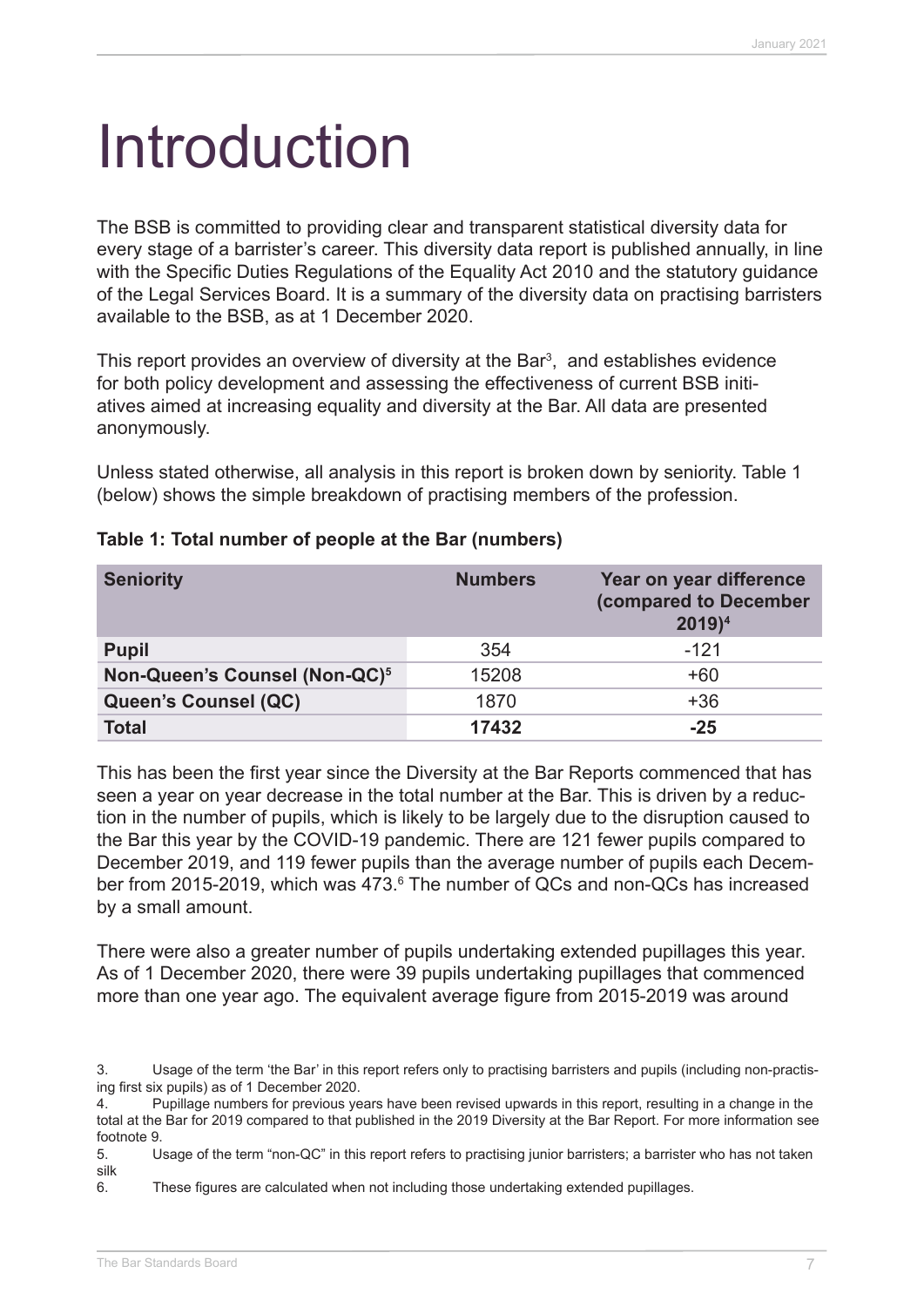eight such pupils. Pupils undertaking extended pupillages are not included in this report in order to avoid double counting pupils from one Diversity at the Bar Report to the next.

The increase in the number of non-QCs (an increase of 60 non-QCs) is much lower than the increase seen in the same group from December 2018 to December 2019 when there was an increase of 312 barristers in this group. The average year on year increase from 2015-2019 for the number of barristers in the non-QC group was 215. This may suggest that there has been a greater number of non-QCs leaving the Bar this year, and/ or those that undertook pupillage in 2020 have not entered practice in the same numbers as that seen in previous years: Such trends are also likely to be due to the impact of the COVID-19 pandemic on the Bar.



There are three sections to the diversity analysis of the profession: protected characteristics<sup>7</sup>, socio-economic background, and responsibilities regarding caring for children and others.

7. It is against the law to discriminate against someone because of a protected characteristic as defined by the 2010 Equality Act: at the time of publishing the protected characteristics are: age; disability; gender reassignment; marriage and civil partnership; pregnancy and maternity; race; religion or belief; sex; and sexual orientation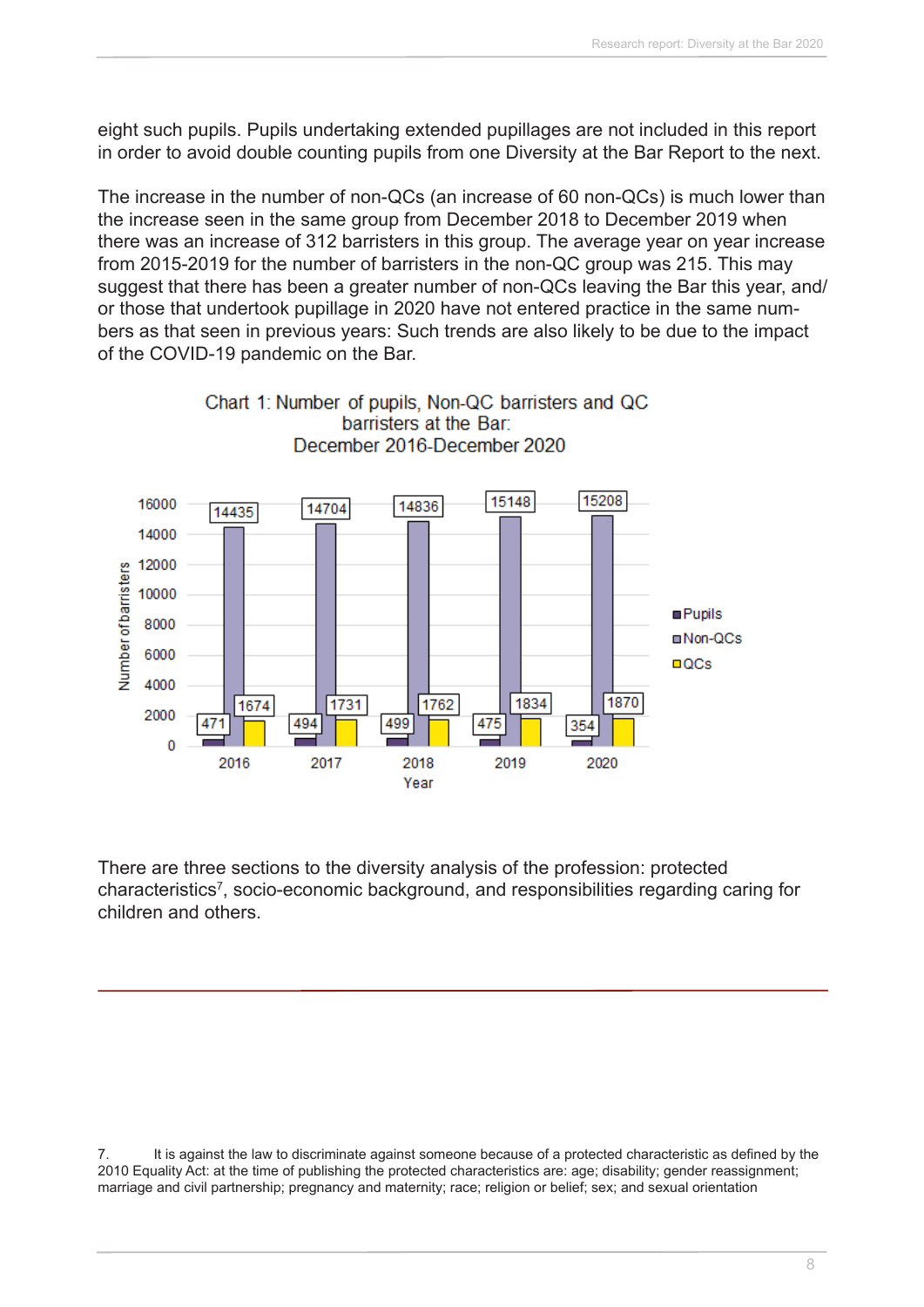# Methodology

The data for practitioners $^8$  in this report are from the BSB's records.

#### **BSB Records**

The Bar Council Records Department receives data on the profession via the online "Authorisation to Practise" system, MyBar, which was introduced in 2018 and superseded the previous system, Barrister Connect. MyBar enables barristers to renew their practising certificates online and input or update their diversity monitoring data at any time.

The rate of completion varies for individual monitoring strands, as each question is voluntary and all can be left blank if desired.

Diversity data on pupils are collected through the Pupillage Registration Form (PRF), which must be completed before an individual commences pupillage. The data from this form are stored in the BSB's data warehouse.

The diversity monitoring information used in this report was extracted from our database on 1 December 2020 and represents a snapshot of the profession on this date.<sup>9</sup>

In general, percentages have been rounded to one decimal place, so in some cases the values may not total 100 per cent.

### **3.1. Response Rates**

The response rate once again increased across all collected data in 2020, except for a very small decrease for gender. The year on year increases from 2019 were around 3-4 percentage points for the majority of the monitoring categories. It is encouraging that response rates have increased year on year consistently for the majority of categories for every Diversity at the Bar report published.

A response rate of 50 per cent or more was seen for the first time for questions on religion or belief, sexual orientation, and whether a barrister was of the first generation in their immediate family to attend university. The only category where response rates are less than 40 per cent of the Bar is gender identity, which the BSB only began collecting in 2018.

<sup>8.</sup> Usage of the term "practitioners" in this report refers to pupils, junior barristers, and QCs practising at the Bar as of 1 December 2019.

<sup>9.</sup>  Pupillage numbers for previous years have been revised upwards in this report. This is because we refined the approach we take to calculating pupillage data to give a more accurate picture of the number of pupils at a given point in time. This also means that pupillage figures and comparisons to previous years pupillage data have been recalculated as a result of using updated numbers.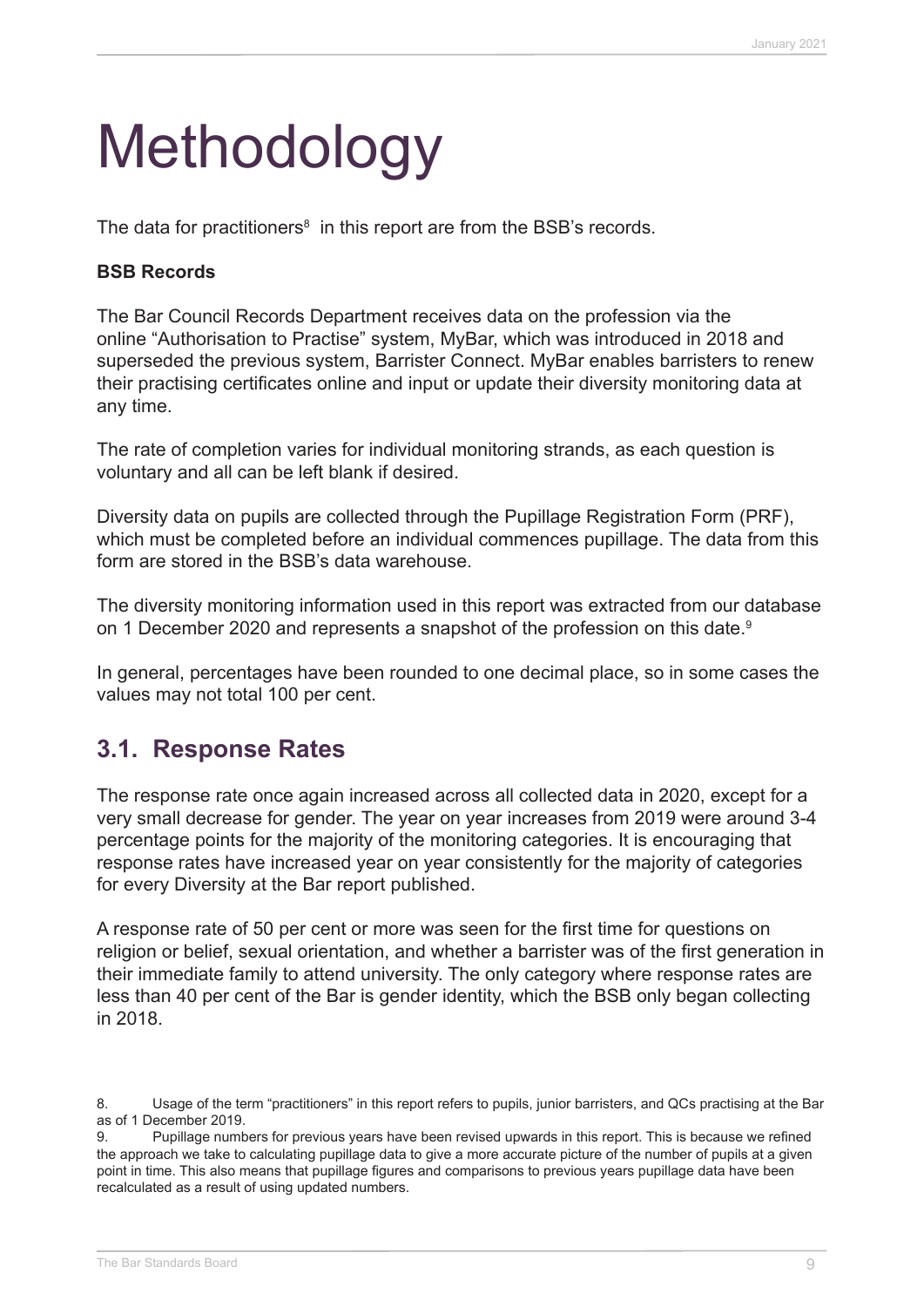Although the trend in response rates is positive, less than 60 per cent of the Bar has responded to eight of the 11 questions monitored in this report.

These monitoring questions are:

- **–** Caring responsibilities for Children
- **–** Caring responsibilities for others
- **–** Disability
- **–** First generation to attend university
- **–** Gender identity
- **–** Religion or belief
- **–** Sexual orientation
- **–** Type of school attended from 11-18

Each question on both MyBar and the PRF contains a 'prefer not to say' option, allowing individuals the option of giving a response without disclosing any information. 'Prefer not to say' is counted as a response in the rates listed below in Table 2.

| Table 2: Response Rates in 2019 and 2020 (as a percentage of total barristers) and |  |
|------------------------------------------------------------------------------------|--|
| change in response rates over time                                                 |  |

| <b>Category</b>                                       | 2019(%) | 2020(%) | 2020-2019<br>pp. diff. | 2020-2015<br>pp. diff. |
|-------------------------------------------------------|---------|---------|------------------------|------------------------|
| <b>Gender</b>                                         | 99.90   | 99.69   | $-0.21%$               | $-0.3$                 |
| <b>Gender Identity</b>                                | 35.2    | 39.1    | 3.9                    | 39.1                   |
| <b>Ethnicity</b>                                      | 94.0    | 94.2    | 0.3                    | 2.8                    |
| <b>Disability</b>                                     | 53.7    | 56.9    | 3.2                    | 25.9                   |
| Age                                                   | 86.3    | 87.2    | 0.9                    | 0.8                    |
| <b>Religion or Belief</b>                             | 48.5    | 52.0    | 3.5                    | 24.2                   |
| <b>Sexual orientation</b>                             | 47.4    | 50.3    | 2.9                    | 22.8                   |
| <b>Type of school attended</b><br>from 11-18          | 52.0    | 55.6    | 3.6                    | 28.7                   |
| <b>First generation to attend</b><br>university       | 49.2    | 52.2    | 3.0                    | 25.4                   |
| <b>Caring responsibilities for</b><br><b>Children</b> | 51.8    | 55.3    | 3.6                    | 27.8                   |
| <b>Caring responsibilities for</b><br>others          | 50.0    | 53.4    | 3.4                    | 27.0                   |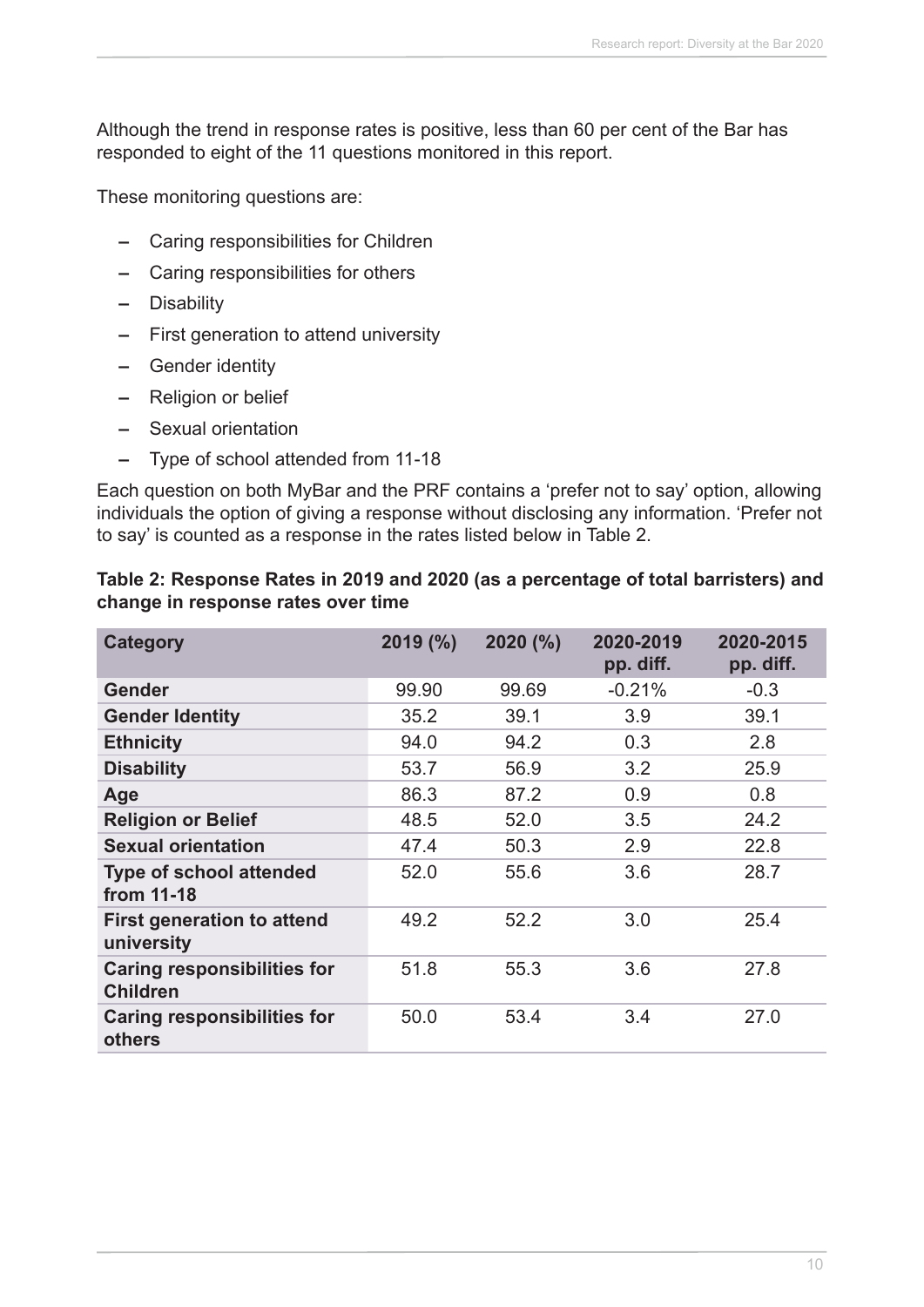# 4 Protected Characteristics

# **4.1. Gender and Identity**

# **Gender**

Chart 2 shows the percentage of practitioners at the Bar by gender and level of seniority.



### Chart 2: Gender at the Bar (%)

- **–** The overall percentage of women at the Bar increased by 0.2pp from December 2019 to December 2020 to 38.2 per cent: This compares to an estimate of 50.2 per cent of the UK working age (16-64) population being female as of Q3 2020.10 The increase in the proportion of women at the Bar is 0.5pp lower than the increase seen from December 2018 to December 2019.
- **–** The overall proportion of women at the Bar has increased every year since the first publication of the Diversity at the Bar Report in 2015. In absolute terms, the number of female barristers at the Bar has increased by 790 since 2015. The number of male barristers has increased by 129 over the same period. The discrepancy is likely to be due largely to greater numbers of male barristers retiring: As of 1 December 2020 just over 75 per cent of those aged 55+ at the Bar

<sup>10.</sup> Calculated from the 'Labour Force Survey: Population aged 16-64: Female: Thousands: SA', and 'Labour Force Survey: Population aged 16-64: UK: Male: Thousands: SA' datasets published by the Office for National Statistics on ons.gov.uk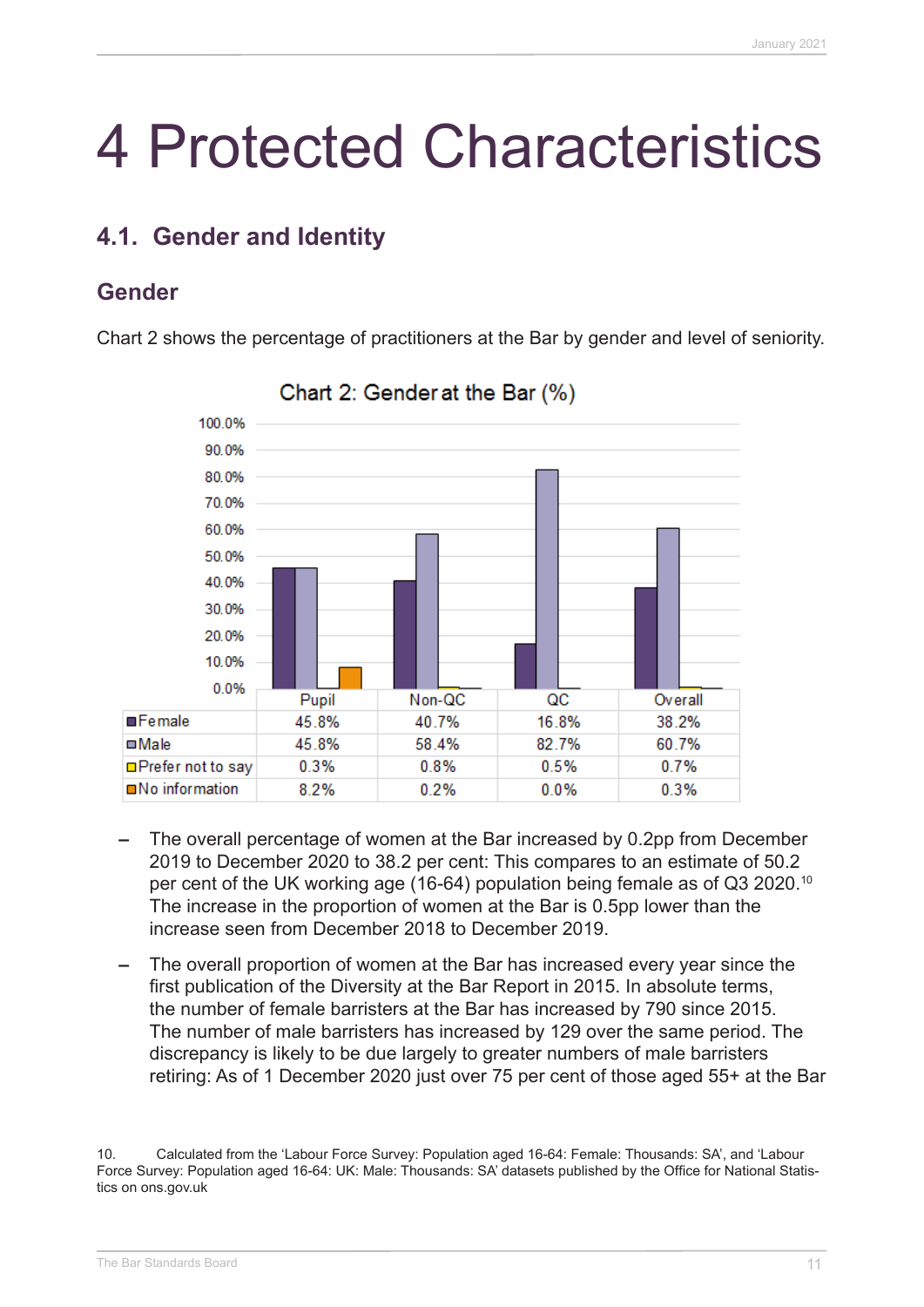were male.

- **–** When excluding non-responses, the proportion of female pupils has fallen since 2019 by around 4 percentage points, but as it is an exceptional year regarding pupillage numbers, this may be an anomaly. When not including non-responses, the proportion of female and male pupils as of December 2020 was the same, at 50.0 per cent. This is the first year since 2015 where the percentage of female pupils has not been greater than that of male pupils.
- **–** The proportion of non-QCs who are female has increased year on year. As of December 2020, 40.7 per cent of non-QCs were female, compared to 40.2 per cent in December 2019, representing a 0.5 percentage point increase. The number of female non-QC barristers increased by 93 compared to December 2019, whereas the number of male non-QC barristers fell by 58.
- **–** The proportion of QCs who are female increased from 16.2 per cent in 2019 to 16.8 per cent in 2020, a 0.6pp increase. This is a larger percentage point increase than that seen from 2018 to 2019 (15.8% to 16.2%; a difference of 0.4pp). The number of female QCs increased by 17 from 2019 to 2020 compared to an increase of 20 from 2018 to 2019, and so the greater percentage point increase seen from 2019 to 2020 was largely due to relatively fewer males gaining QC status year on year.
- **–** It is still noteworthy that the overall proportion of female QCs is low (16.8%) in comparison to the percentage of female barristers at the Bar (38.2%). However, the difference between the two has slightly narrowed by 0.4pp in comparison to the difference seen in 2019. Since December 2015 there has been a net addition of 131 male QCs compared to 103 female QCs. Of those for whom we have data, 44 per cent of the net addition of QCs since 2015 have been female, compared to 56 per cent who have been male. If such trends continue, the proportion of female QCs would continue to grow closer to the proportion of female non-QCs.
- **–** The proportion of women at the Bar has increased by 2.3 percentage points overall since the 2015 Diversity at the Bar Report. The increase overall has been 2.6pp for female non-QC barristers, and 3.8pp for female QC barristers.

|                          | <b>Pupils</b> | <b>Non-QC</b> | QC   | <b>Total</b> |
|--------------------------|---------------|---------------|------|--------------|
| <b>Female</b>            | 162           | 6184          | 315  | 6661         |
| <b>Male</b>              | 162           | 8880          | 1546 | 10588        |
| <b>Prefer not to say</b> |               | 119           | 9    | 129          |
| No information           | 29            | 25            |      | 54           |
| <b>Total</b>             | 354           | 15208         | 1870 | 17432        |

#### **Table 3: Gender at the Bar (numbers)**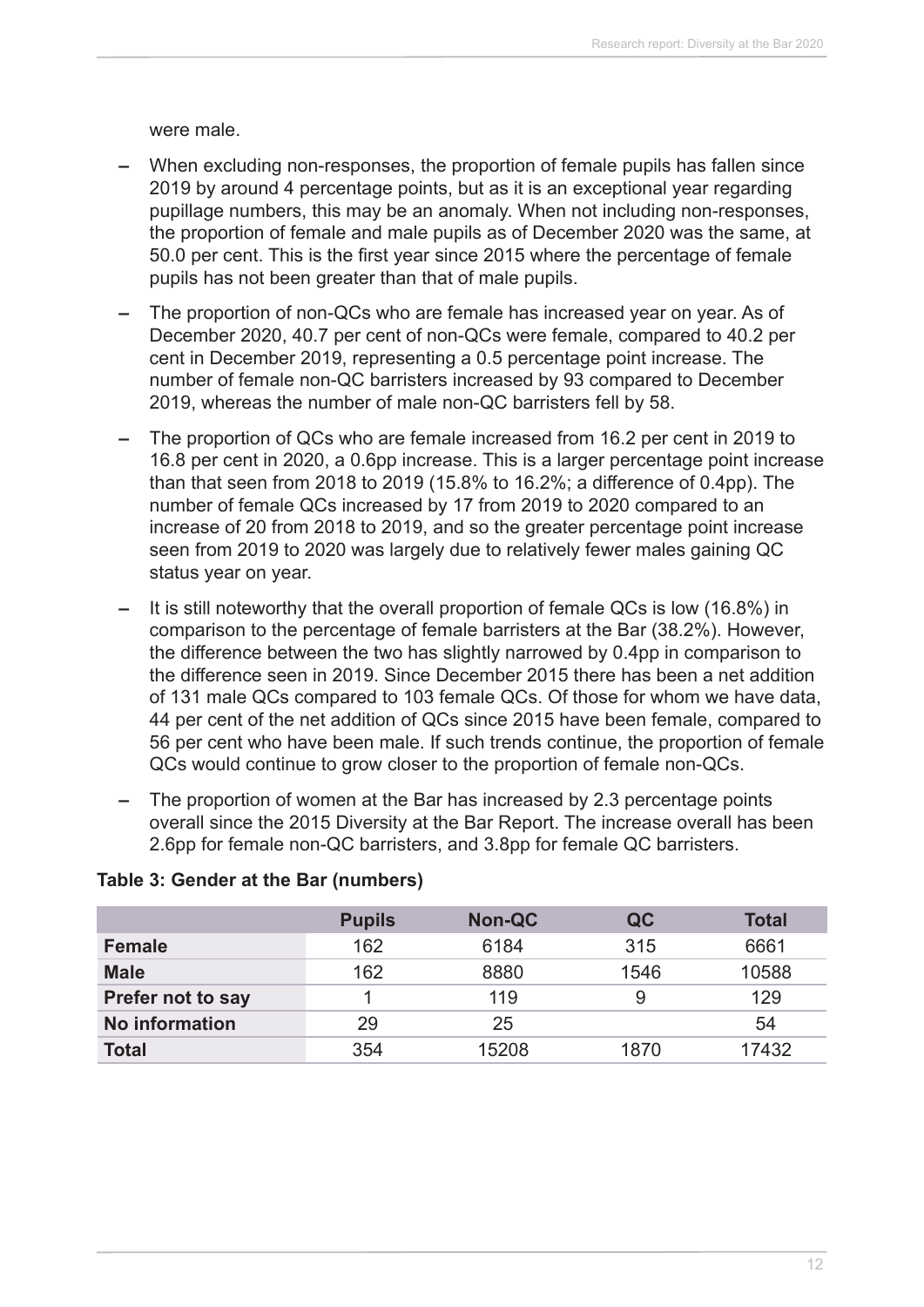# **Gender Identity**

Chart 3 shows the percentage of practitioners at the Bar by response to the following question on MyBar: "Is your gender identity the same as that which you were assigned at birth?".



- **–** 60.9 per cent of practitioners had not provided a response on gender identity on MyBar.
- **–** When including non-respondents, around 0.2 per cent of practitioners had a different gender identity to the one they were assigned at birth.

#### **Table 4 Gender Identity at the Bar (numbers)**

| <b>Gender Identity</b><br>same as that as-<br>signed at birth | <b>Pupils</b>            | <b>Non-QC</b> | QC   | <b>Overall</b> |
|---------------------------------------------------------------|--------------------------|---------------|------|----------------|
| <b>No</b>                                                     | $\overline{\phantom{a}}$ | 29            | 7    | 36             |
| <b>Yes</b>                                                    | 21                       | 5798          | 748  | 6567           |
| <b>Prefer not to say</b>                                      | 1                        | 192           | 17   | 210            |
| No information                                                | 332                      | 9189          | 1098 | 10619          |
| <b>Total</b>                                                  | 354                      | 15208         | 1870 | 17432          |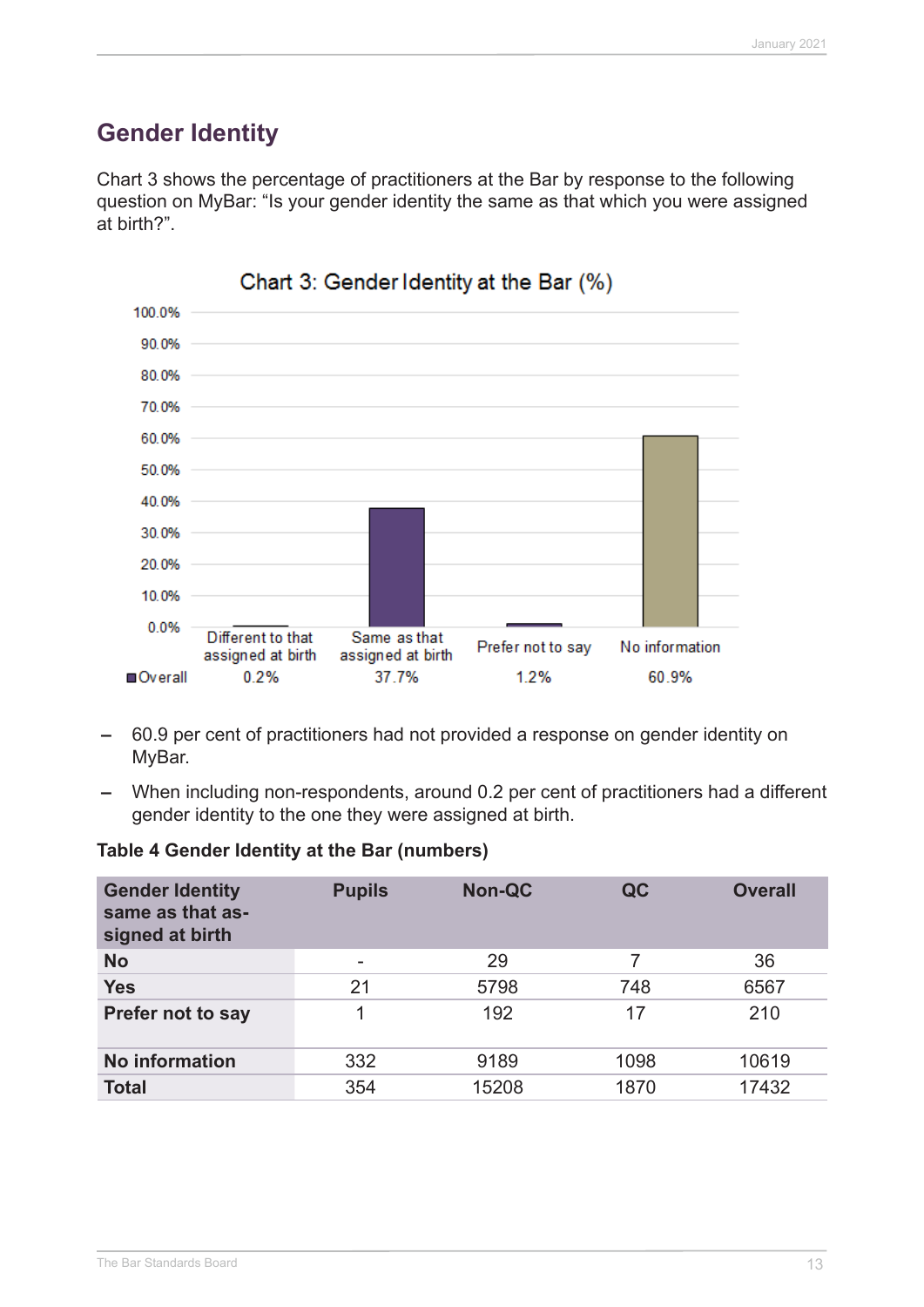# **4.2. Ethnicity**

of seniority.

100.0% 90.0% 80.0% 70.0% 60.0% 50.0% 40.0% 30.0% 20.0% 10.0% 0.0% Non-QC QC Pupil Overall Asian/Asian British  $7.2%$ 4.2% 6.9% 10.7% □ Black/Black British 3.2% 1.2% 3.0% 4.8% □ Mixed/Multiple ethnic groups 6.5% 3.2% 1.9% 3.1% □ Other ethnic group  $0.8%$ 1.1% 1.5% 1 1% Minority Ethnic - Total 22.9% 14.6% 8.8% 14.1% **□** White 67.2% 77.7% 86.5% 78.4% ■ No information/Prefer not to 9.9% 7.7% 4.7% 7.5% say

Chart 4: Ethnicity at the Bar (%)

Chart 4 shows the percentage of practitioners at the Bar by ethnic background and level

- **–** Including non-responses, the overall percentage of barristers from minority ethnic backgrounds at the Bar as of 1 December 2020 was 14.1 per cent. This figure has increased by 0.5pp compared to December 2019, and 1.1pp compared to December 2018. This is slightly above the average yearly percentage point increase of 0.4pp since the first Diversity at the Bar Report in 2015.
- **–** The percentage of QCs from minority ethnic backgrounds has increased by 0.7pp from December 2019 to 8.8 per cent (which equates to an increase of 1.0pp compared to December 2018, and 2.6pp compared to the first Diversity at the Bar Report in December 2015).
- **–** Since December 2015 there has been a net addition of 63 QCs from minority ethnic backgrounds compared to 146 White QCs. Of those for whom we have data, 30 per cent of the net addition of QCs since 2015 has been from a minority ethnic background: This is higher than the proportion of practitioners from minority ethnic backgrounds and may partly be explained by greater numbers of White QCs having retired since 2015, as the proportion of White QCs shows a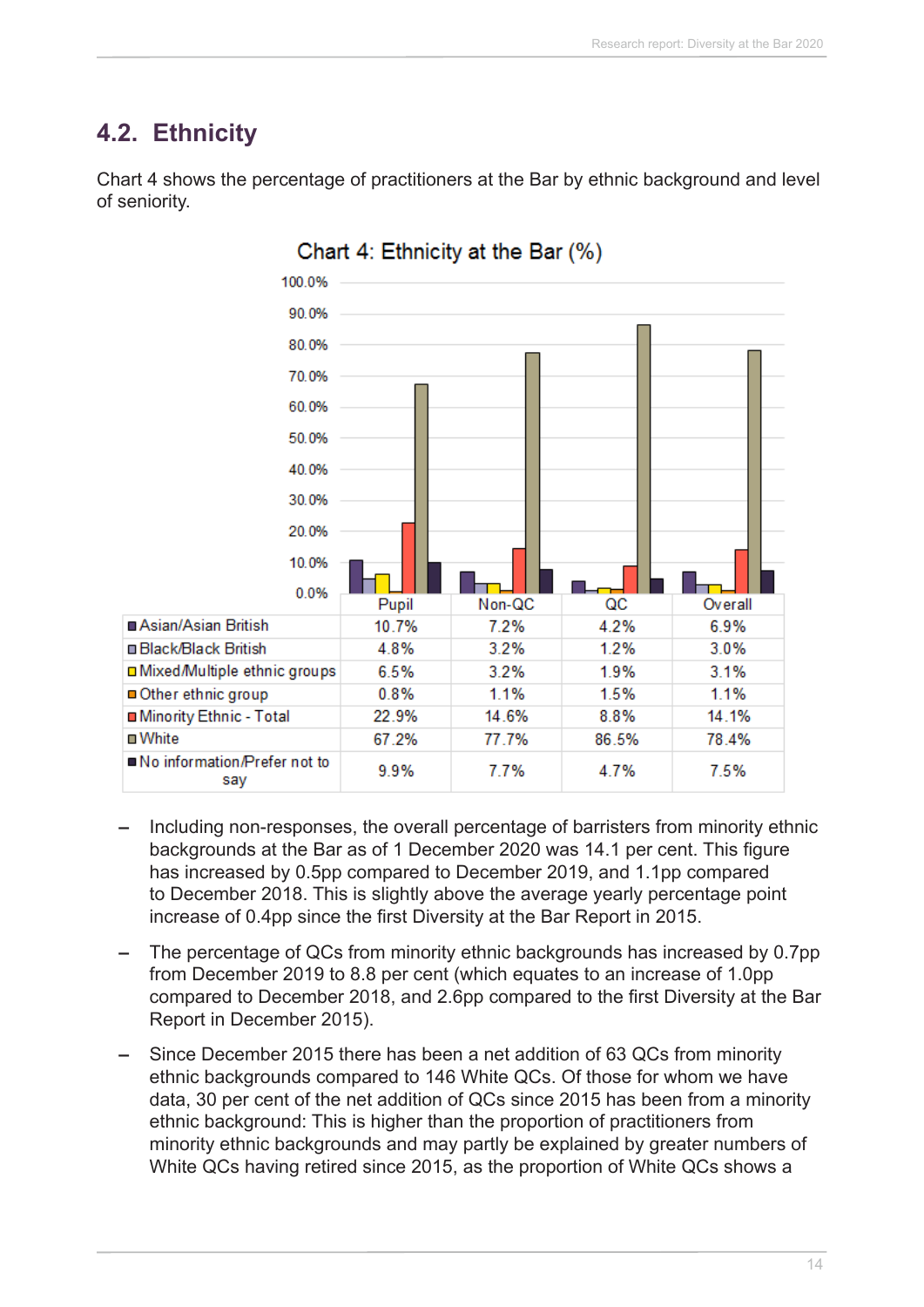general increase alongside age. Excluding non-responses; around 92.4% of QCs aged 55+ are white, compared to 88.0% of non-QCs in the same age range, a difference of 4.4pp between the two. In comparison there is less of a difference between the proportion of White QCs and non-QCs aged 45-54 (89.1% compared to 88.0% respectively), and aged 35-44 (83.3% compared to 83.1% respectively).

- **–** There is still a far lower proportion of QCs who are from minority ethnic backgrounds than the proportion of non-QC barristers who are from such backgrounds, although the ratio between the two has narrowed slightly over time. When excluding non-responses, in December 2015 the proportion of non-QC practitioners from a minority ethnic background was 2.1 times higher than the equivalent proportion of QCs; in December 2020 the ratio between the two was 1.71.
- **–** The percentage of non-QC barristers from a minority ethnic background has increased by 0.5pp (to 14.6%).
- **–** The proportion of pupils from a minority ethnic background showed an increase of 3.7pp compared to December 2019 (to 22.9 per cent) when including non-responses. This is the highest proportion of pupils from minority ethnic backgrounds, and the largest year on year increase in this statistic, seen since the first Diversity at the Bar Report in 2015.
- **–** When excluding those that have not provided information or have preferred not to disclose information, around 15.3 per cent of the Bar is from a minority ethnic background. This compares to around 13.3 per cent of the 16-64 working age population in England and Wales as of Q3 2020.11

When looking at more disaggregated data by ethnic group, and when excluding those that have not provided information on ethnicity, some notable statistics emerge:

#### **Asian/Asian British:**

- **–** Around 7.5 per cent of the Bar, 11.9 per cent of pupils, 7.8 per cent of non-QCs, and 4.4 per cent of QCs are from an Asian/Asian British background. This compares to around 5.6 per cent of the UK working age population.
- **–** The proportion of Asian/Asian British barristers at the Bar has increased by around 1.1pp since 2015 and by 0.3pp compared to December 2019.
- **–** Of the 7.8% of non-QCs and 4.4% of QCs from Asian/Asian British backgrounds;
	- **–** 0.68% of non-QCs and 0.22% of QCs are from an Asian/Asian British Bangladeshi background;
	- **–** 0.54% of non-QCs and 0.28% of QCs are from an Asian/Asian British Chinese background;
	- **–** 3.34% of non-QCs and 2.41% of QCs are from an Asian/Asian British -

11. Calculated from adding together figures on the economically active and inactive 16-64 population by ethnicity from the Labour Force Survey: A09: Labour Market Status by ethnic group.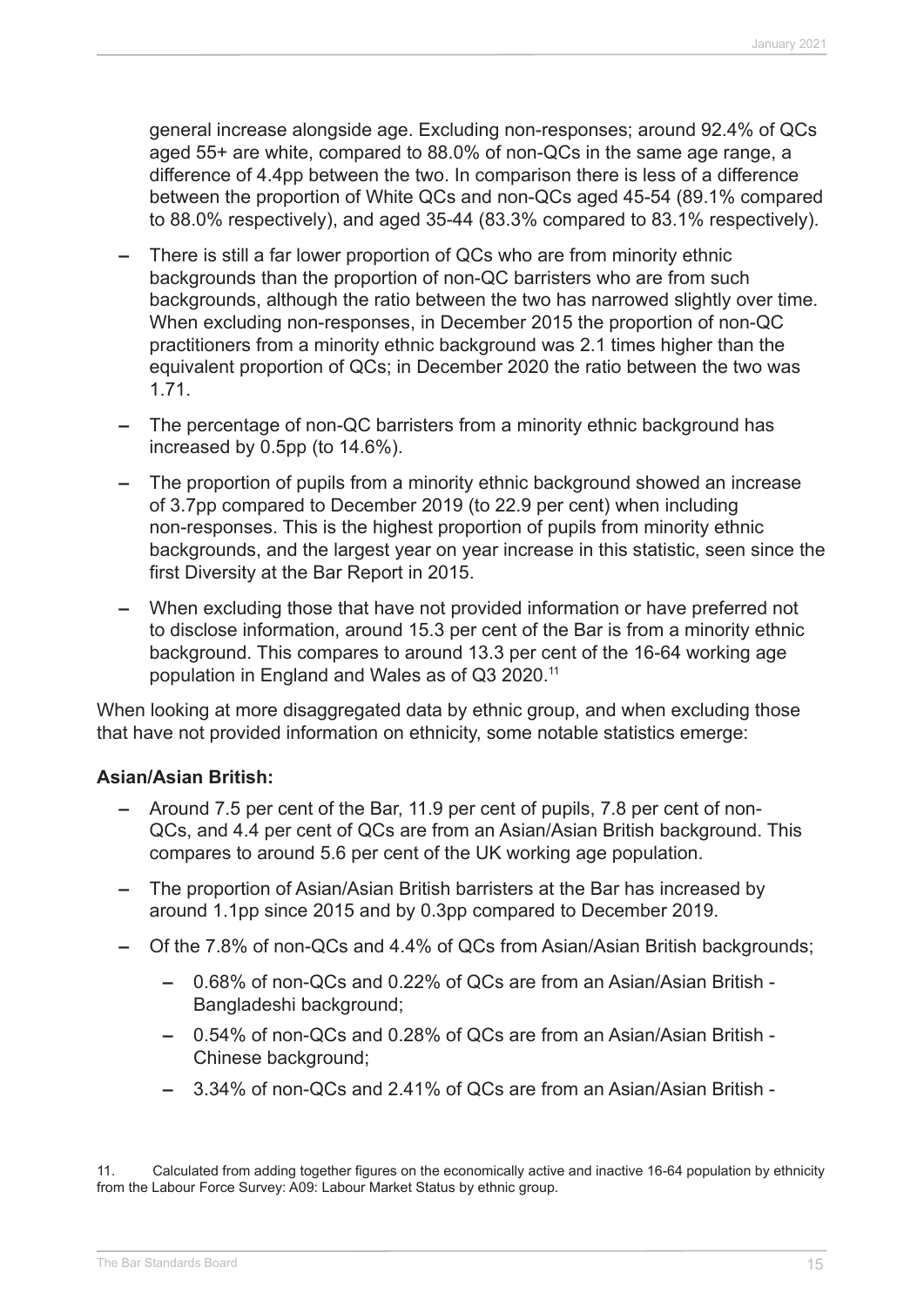Indian background;

- **–** 2.07% of non-QCs and 1.01% of QCs are from an Asian/Asian British Pakistani background; and
- **–** 1.18% of non-QCs and 0.45% of QCs are from Other Asian backgrounds.

#### **Black/Black British:**

- **–** Around 3.2 per cent of the Bar, 5.3 per cent of pupils, 3.4 per cent of non-QCs, and 1.3 per cent of QCs are from a Black/Black British background. This compares to around 3.4 per cent of the UK working age population.
- **–** The proportion of Black/Black British barristers at the Bar has increased by around 0.3pp since 2015 and by 0.05pp compared to December 2019.
- **–** Of the 3.43% of non-QCs and 1.29% of QCs from a Black/Black British background;
	- **–** 1.84% of non-QCs and 0.45% of QCs are from Black/Black British African backgrounds;
	- **–** 1.32% of all non-QCs and 0.62% of all QCs are from a Black/Black British Caribbean background; and
	- **–** 0.27% of all non-QCs and 0.22% of all QCs are from any other Black background.

#### **Mixed/Multiple ethnic groups:**

- **–** Around 3.3 per cent of the Bar, 7.2 per cent of pupils, 3.4 per cent of non-QCs, and 2.0 per cent of QCs are from a Mixed/Multiple ethnic background. This compares to around 1.5 per cent of the UK working age population.
- **–** The proportion of Mixed/Multiple ethnic group barristers at the Bar has increased by around 0.9pp since 2015 and by 0.2pp compared to December 2019.
- **–** Of the 3.43% of non-QCs and 2.02% of QCs from Mixed/Multiple ethnic group backgrounds;
	- **–** 0.97% of non-QCs and 0.73% of QCs are from White and Asian mixed backgrounds;
	- **–** 0.37% of non-QCs and 0.06% of QCs are from White and Black/Black British - African mixed backgrounds;
	- **–** 0.41% of non-QCs and 0.28% of QCs are from White and Black/Black British - Caribbean mixed backgrounds;
	- **–** 0.19% of non-QCs and 0.22% of QCs are from White and Chinese mixed backgrounds; and
	- **–** 1.49% of non-QCs and 0.73% of QCs are from any Other Mixed/Multiple Ethnic Group background.

#### **Other ethnic group:**

**–** Around 1.2 per cent of the Bar, 0.9 per cent of pupils, 1.2 per cent of non-QCs, and 1.6 per cent of QCs indicated that they were from another ethnic background.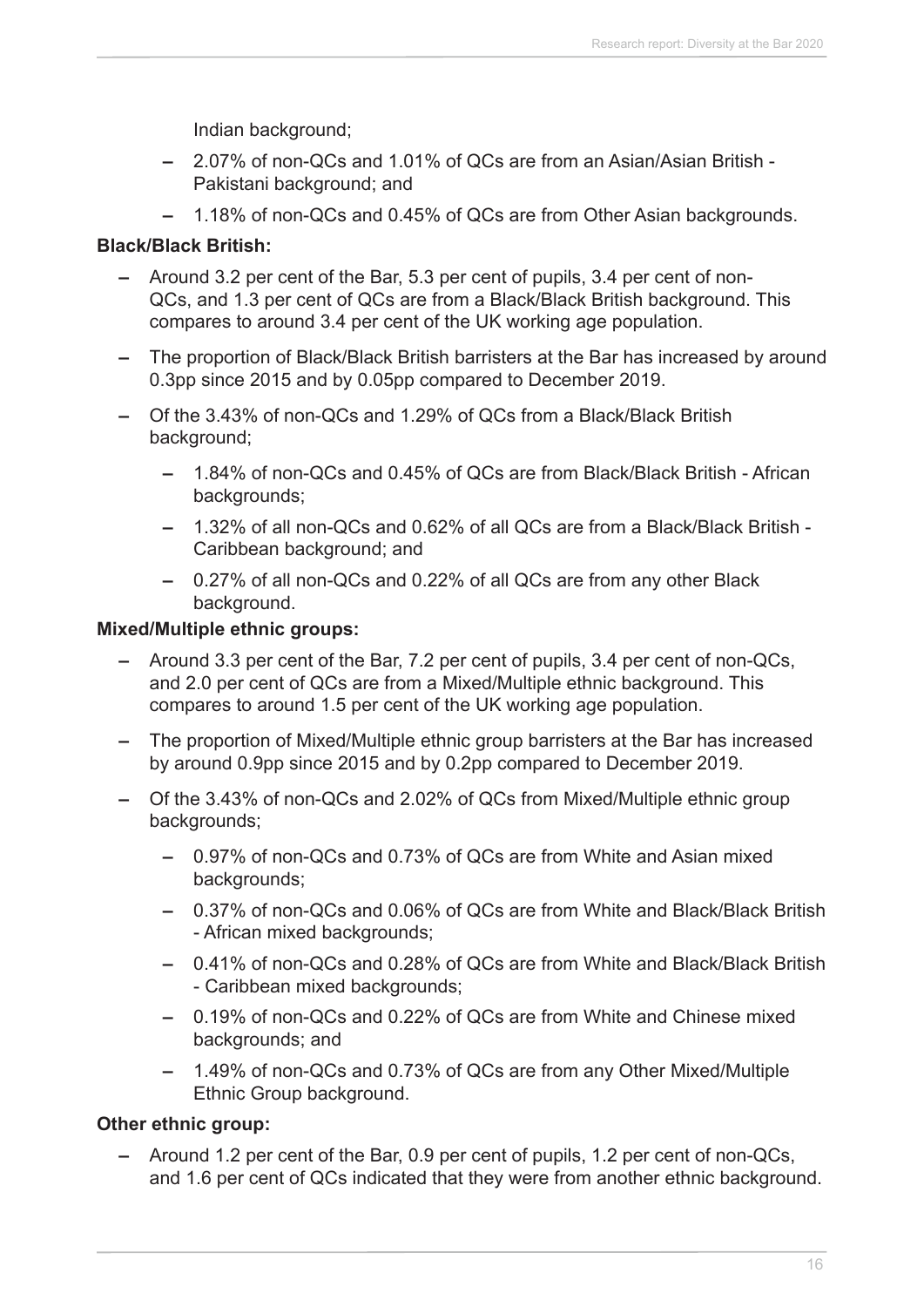This compares to around 2.8 per cent of the UK working age population.

- **–** The proportion of barristers from an ethnic group classed as 'Other' at the Bar has not shown any change since 2015.
- **–** 1.15% of non-QCs compared to 1.57% of QCs are from Other ethnic groups overall.

#### **White:**

- **–** Around 84.7 per cent of the Bar, 74.6 per cent of pupils, 84.2 per cent of non-QCs, and 90.7 per cent of QCs are from a White background. This compares to around 86.7 per cent of the UK working age population.
- **–** The proportion of barristers from a White ethnic group at the Bar has decreased by around 2.3pp since 2015 and by 0.5pp compared to December 2019.
- **–** Of the 84.19% of non-QCs and 90.74% of QCs are from White ethnic groups overall;
	- **–** 76.56% of non-QCs and 84.90% of QCs are from White British backgrounds;
	- **–** 2.59% of non-QCs and 2.13% of QCs are from White Irish backgrounds; and
	- **–** 5.02% of non-QCs and 3.70% of QCs are from any Other White background.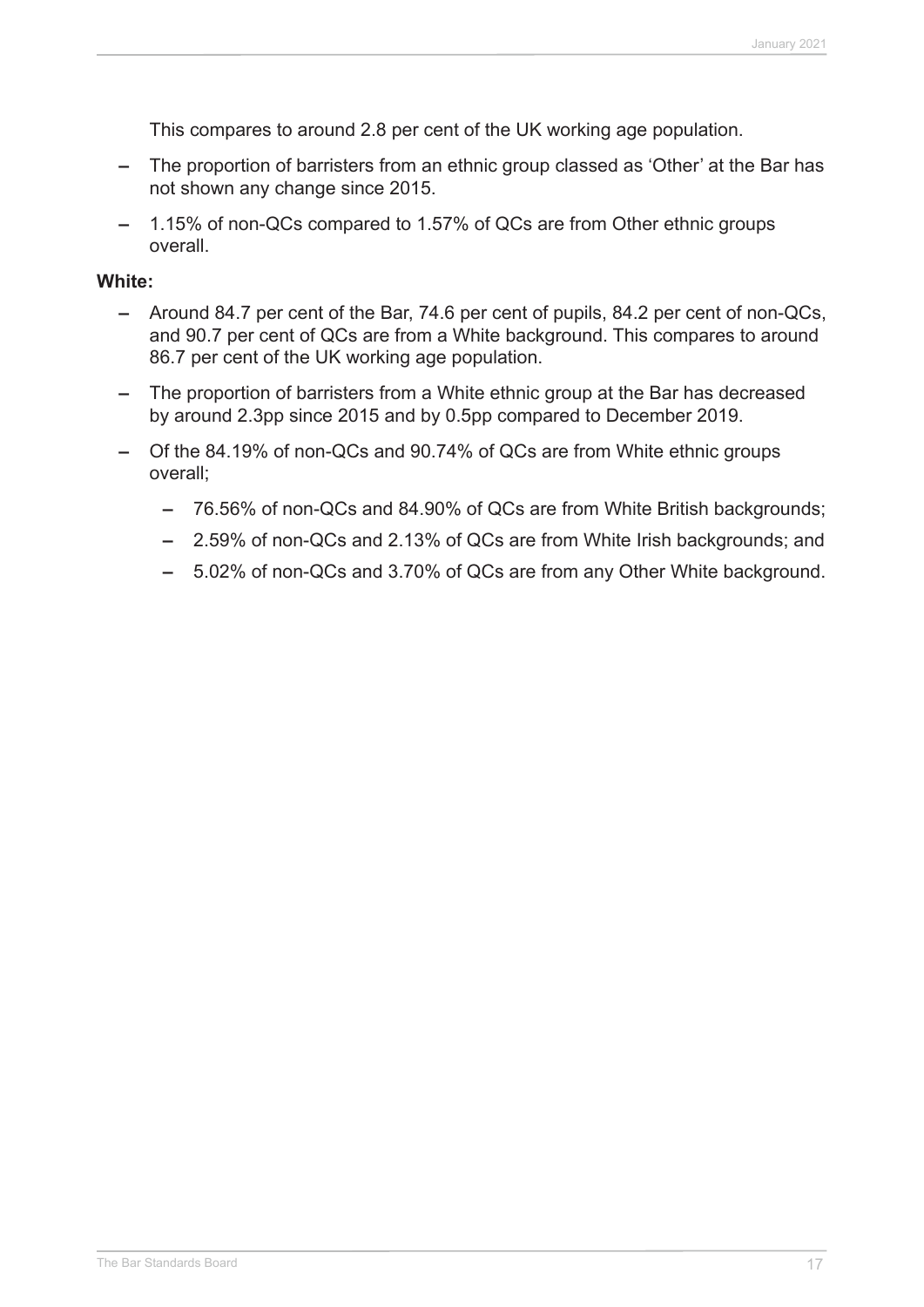#### **Table 5: Ethnicity at the Bar (numbers)**

|                                                           | <b>Pupils</b>            | <b>Non-QC</b> | QC                       | <b>Total</b>   |
|-----------------------------------------------------------|--------------------------|---------------|--------------------------|----------------|
| <b>Asian/Asian British</b>                                | 38                       | 1095          | 78                       | 1211           |
| Asian/Asian British -<br>Bangladeshi                      | 1                        | 95            | 4                        | 100            |
| Asian/Asian British - Chinese                             | $\overline{4}$           | 76            | 5                        | 85             |
| Asian/Asian British - Indian                              | 16                       | 468           | 43                       | 527            |
| Asian/Asian British - Pakistani                           | 14                       | 290           | 18                       | 322            |
| Any other Asian background                                | 3                        | 166           | 8                        | 177            |
| <b>Black/Black British</b>                                | 17                       | 481           | 23                       | 521            |
| <b>Black/Black British - African</b>                      | 9                        | 258           | 8                        | 275            |
| <b>Black/Black British - Caribbean</b>                    | 8                        | 185           | 11                       | 204            |
| Any other Black background                                | $\overline{a}$           | 38            | $\overline{4}$           | 42             |
| <b>Mixed/Multiple ethnic groups</b>                       | 23                       | 481           | 36                       | 540            |
| White and Asian                                           | 10                       | 136           | 13                       | 159            |
| White and Black African                                   | $\mathbf{1}$             | 52            | 1                        | 54             |
| White and Black Caribbean                                 | $\overline{4}$           | 57            | 5                        | 66             |
| <b>White and Chinese</b>                                  | $\mathbf 1$              | 27            | $\overline{4}$           | 32             |
| Any other mixed/multiple<br>background                    | $\overline{7}$           | 209           | 13                       | 229            |
| <b>White</b>                                              | 238                      | 11812         | 1617                     | 13667          |
| White - English/Welsh/Scottish/<br>Northern Irish/British | 214                      | 10742         | 1513                     | 12469          |
| White - Gypsy or Irish Traveller                          | $\overline{1}$           | 3             | $\overline{\phantom{a}}$ | $\overline{4}$ |
| White - Irish                                             | 6                        | 363           | 38                       | 407            |
| Any other White background                                | 17                       | 704           | 66                       | 787            |
| <b>Other ethnic group</b>                                 | 3                        | 162           | 28                       | 193            |
| Arab                                                      | $\overline{\phantom{0}}$ | 19            |                          | 19             |
| Any other ethnic group                                    | 3                        | 143           | 28                       | 174            |
| Prefer not to say                                         | $\overline{\mathbf{4}}$  | 259           | 29                       | 292            |
| <b>No information</b>                                     | 31                       | 918           | 59                       | 1008           |
| <b>Total</b>                                              | 354                      | 15208         | 1870                     | 17432          |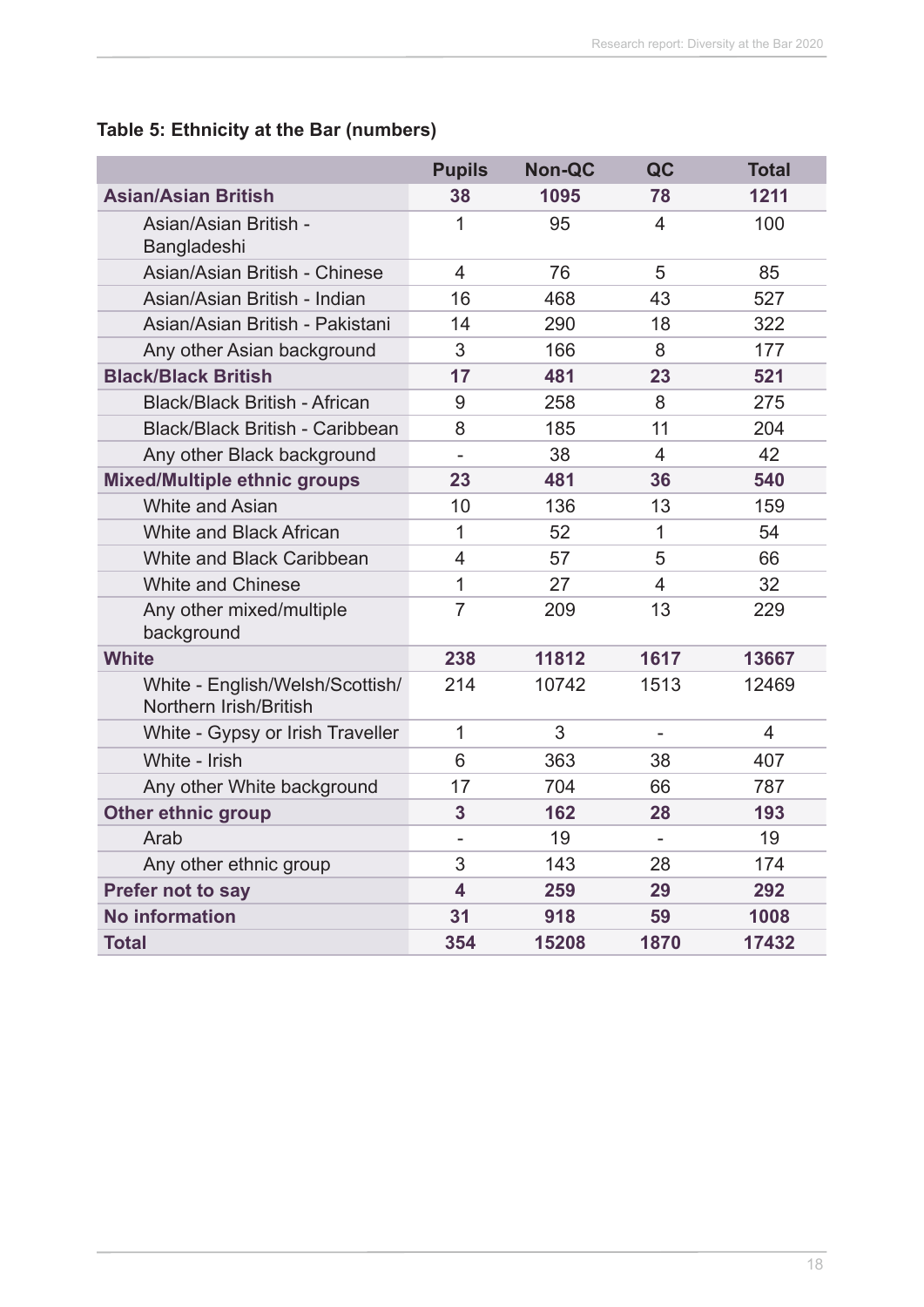# **4.3. Disability**



Chart 5 shows the percentage of practitioners at the Bar by declared disability status and level of seniority.

Chart 5: Disability declared at the Bar (%)

- **–** Including those that have not provided information on disability, 3.5 per cent of the Bar; 3.1 per cent of pupils; 3.7 per cent of non-QC barristers; and 1.6 per cent of QCs had declared a disability as of December 2020. The overall year on year percentage point increase for those declaring a disability is 0.3pp (3.1% to 3.5%). The increase may be linked to an increase in response rates.
- **–** When excluding those that had not provided information, 6.3 per cent of the Bar; 6.6 per cent of non-QC barristers; 5.3 per cent of pupils; and 3.4 per cent of QCs had declared a disability as of December 2020. These proportion of pupils declaring a disability was 4.5pp lower than that seen in December 2019; whereas the respective figure for non-QCs showed a year on year increase of 0.4pp), and there was no change for QCs. In comparison to these figures, it is estimated that around 11.3 per cent of the employed working age population (those aged 16-64) has a declared disability as of July-September 2020<sup>12</sup>, and so the proportion seen for the Bar overall appears to be substantially lower.
- **–** The figures also suggest that the percentage of those with a declared disability may decrease as level of seniority increases. However, the overall disclosure rate is low at 57.0 per cent, meaning these statistics may not be reliable.

<sup>12.</sup>  Calculated for Jul-Sep 2020 from Office for National Statistics datasets: A08: Labour market status of disabled people using Equality Act Levels (People).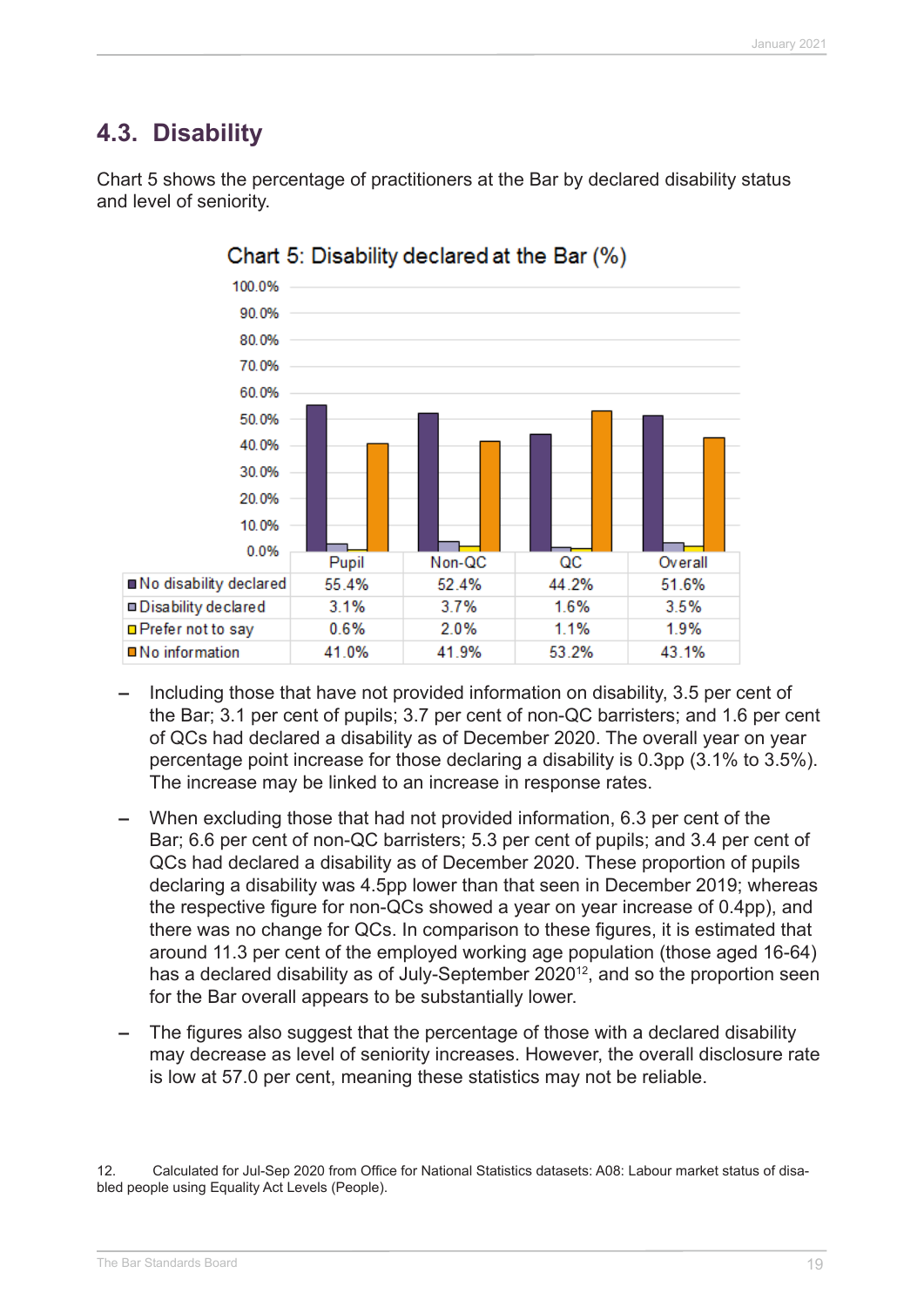|                            | <b>Pupils</b> | Non-QC | QC   | <b>Total</b> |
|----------------------------|---------------|--------|------|--------------|
| No disability declared     | 196           | 7967   | 826  | 8989         |
| <b>Disability declared</b> | 11            | 564    | 29   | 604          |
| Prefer not to say          |               | 305    | 21   | 328          |
| <b>No information</b>      | 145           | 6372   | 994  | 7511         |
| <b>Total</b>               | 354           | 15208  | 1870 | 17432        |

#### **Table 6 Disability at the Bar (numbers)**

### **4.4. Age**

Chart 6 shows the percentage of practitioners at the Bar by age band.



### Chart 6: Age of the Bar (% of total for the Bar)

Of those that have provided information on age:

- **–** Those aged between 25 and 54 make up around 78.6 per cent of the Bar. This is a decrease compared to December 2019 of around 1.7 percentage points (80.3% vs 78.6%), with relatively more of the Bar in the 55-64 and 65+ age range in 2020.
- **–** 20.6 per cent of those who have provided information on age are aged 55+. This carries on a general trend in the age profile of the Bar and compares to figures of 16.9 per cent in 2018; 16.1 per cent five years ago in 2016; and 14.8 per cent in the first Diversity at the Bar Report in 2015. Around 3,100 of those that had declared their age were in this group in December 2020, compared to around 2,100 in December 2015 (the proportion of those not providing information on age has remained relatively stable over the same period).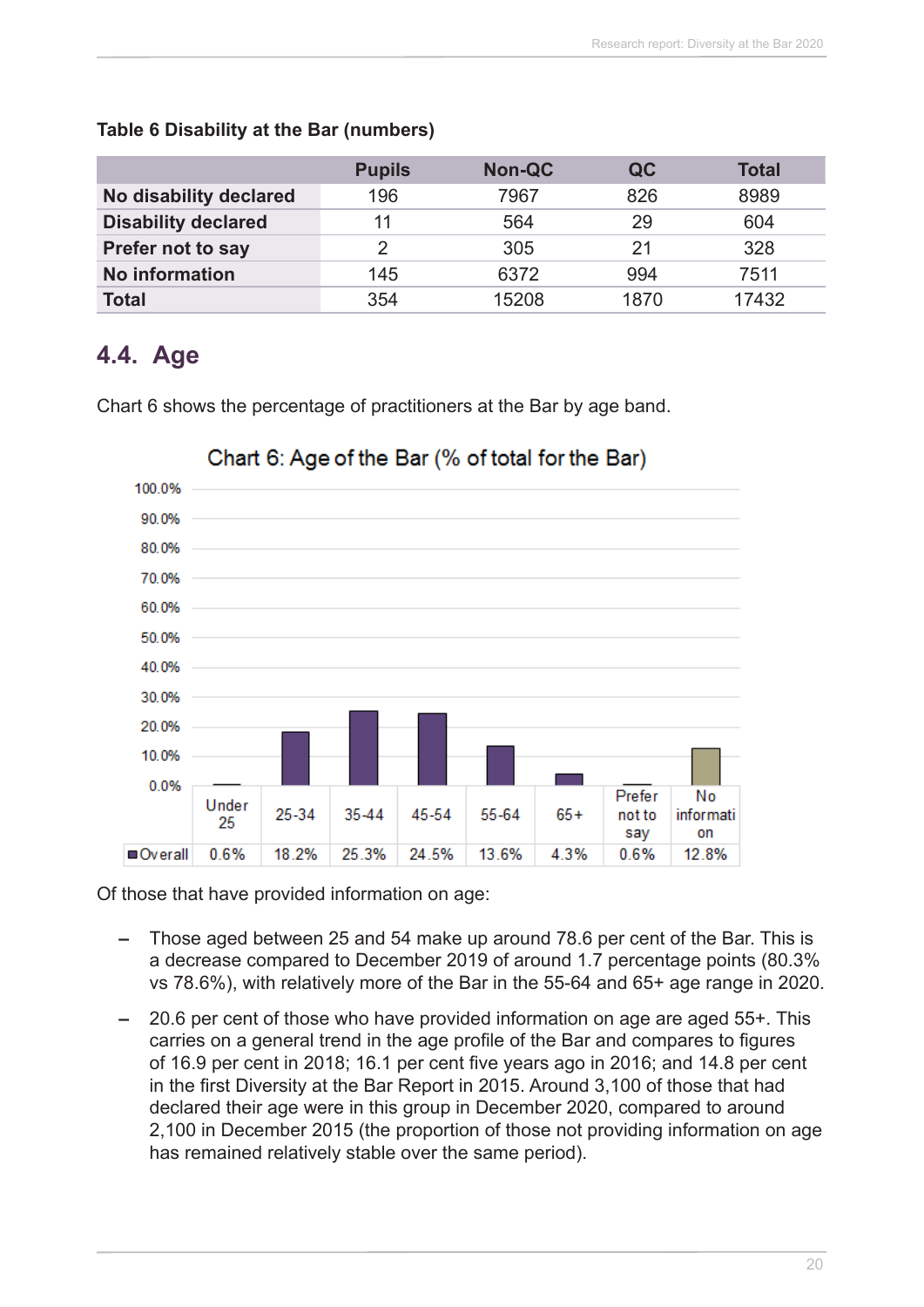- **–** The two largest cohorts are those aged from 35-44 and those aged from 44-54. Around 29 per cent of barristers are in the 35-44 age range, and around 28 per cent are in the 45-54 age range.
- **–** There is a slight decrease in the proportion of those at the Bar aged under 25: Around 0.8 per cent are in this cohort, compared to 1.1 per cent in 2019. This is largely due to the reduction in the number of pupils.

|                       | <b>Pupils</b>  | <b>Non-QC</b> | QC   | <b>Total</b> |
|-----------------------|----------------|---------------|------|--------------|
| <b>Under 25</b>       | 55             | 58            | -    | 113          |
| 25-34                 | 231            | 2946          |      | 3177         |
| 35-44                 | 30             | 4290          | 90   | 4410         |
| 45-54                 | 5              | 3591          | 682  | 4278         |
| 55-64                 | $\overline{2}$ | 1957          | 407  | 2366         |
| $65+$                 | -              | 566           | 176  | 742          |
| Prefer not to say     | ۰              | 95            | 12   | 107          |
| <b>No information</b> | 31             | 1705          | 503  | 2239         |
| <b>Total</b>          | 354            | 15208         | 1870 | 17432        |

#### **Table 7: Age at the Bar (numbers)**

### **4.5. Religion and Belief**

Chart 7 shows the religion or belief of practitioners at the Bar.



#### Chart 7: Religion/Belief of the Bar (% of total for the Bar)

**–** Around 48.0 per cent of the Bar have not provided information on religion or belief through MyBar. The response rate for this question is up by around 3.5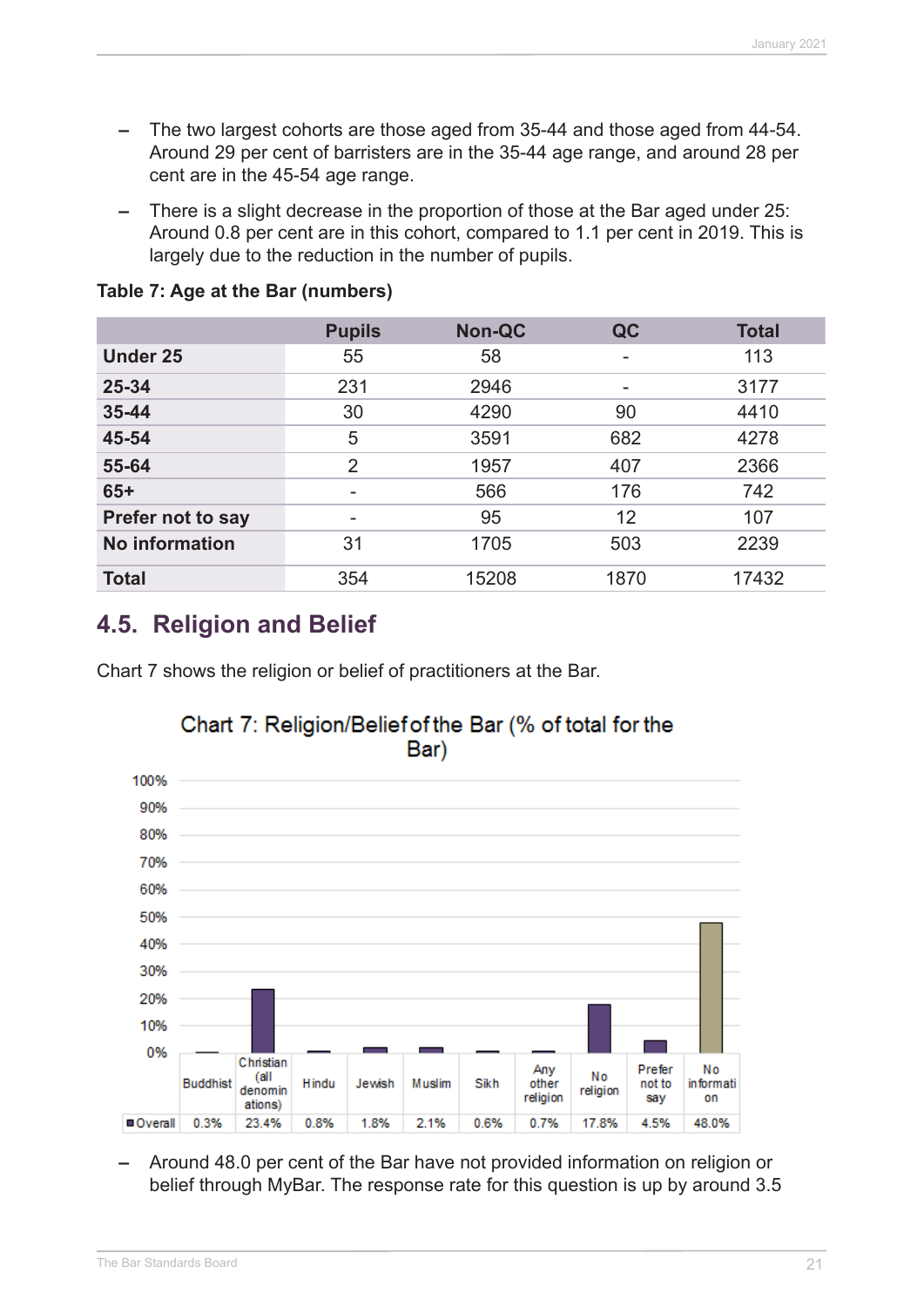percentage points year on year.

**–** Including those that have not provided information, the largest group at the Bar is Christians (23.4%) followed by those with no religion (17.8%), although for pupils this trend is reversed.

|                                           | <b>Pupils</b>  | <b>Non-QC</b> | QC             | <b>Total</b> |
|-------------------------------------------|----------------|---------------|----------------|--------------|
| <b>Buddhist</b>                           |                | 44            | $\overline{2}$ | 47           |
| <b>Christian (all denom-</b><br>inations) | 64             | 3640          | 375            | 4079         |
| <b>Hindu</b>                              | 4              | 129           | 9              | 142          |
| <b>Jewish</b>                             |                | 250           | 72             | 322          |
| <b>Muslim</b>                             | 12             | 338           | 11             | 361          |
| <b>Sikh</b>                               | 4              | 93            | 10             | 107          |
| <b>Other religion/Belief</b>              | $\overline{2}$ | 112           | 5              | 119          |
| No religion                               | 91             | 2750          | 258            | 3099         |
| <b>Prefer not to say</b>                  | 15             | 700           | 71             | 786          |
| <b>No information</b>                     | 161            | 7152          | 1057           | 8370         |
| <b>Total</b>                              | 354            | 15208         | 1870           | 17432        |

#### **Table 8: Religion and Belief at the Bar (numbers)**

# **4.6. Sexual Orientation**

Chart 8 shows the sexual orientation of practitioners at the Bar.



# Chart 8: Sexual orientation of the Bar (% of total for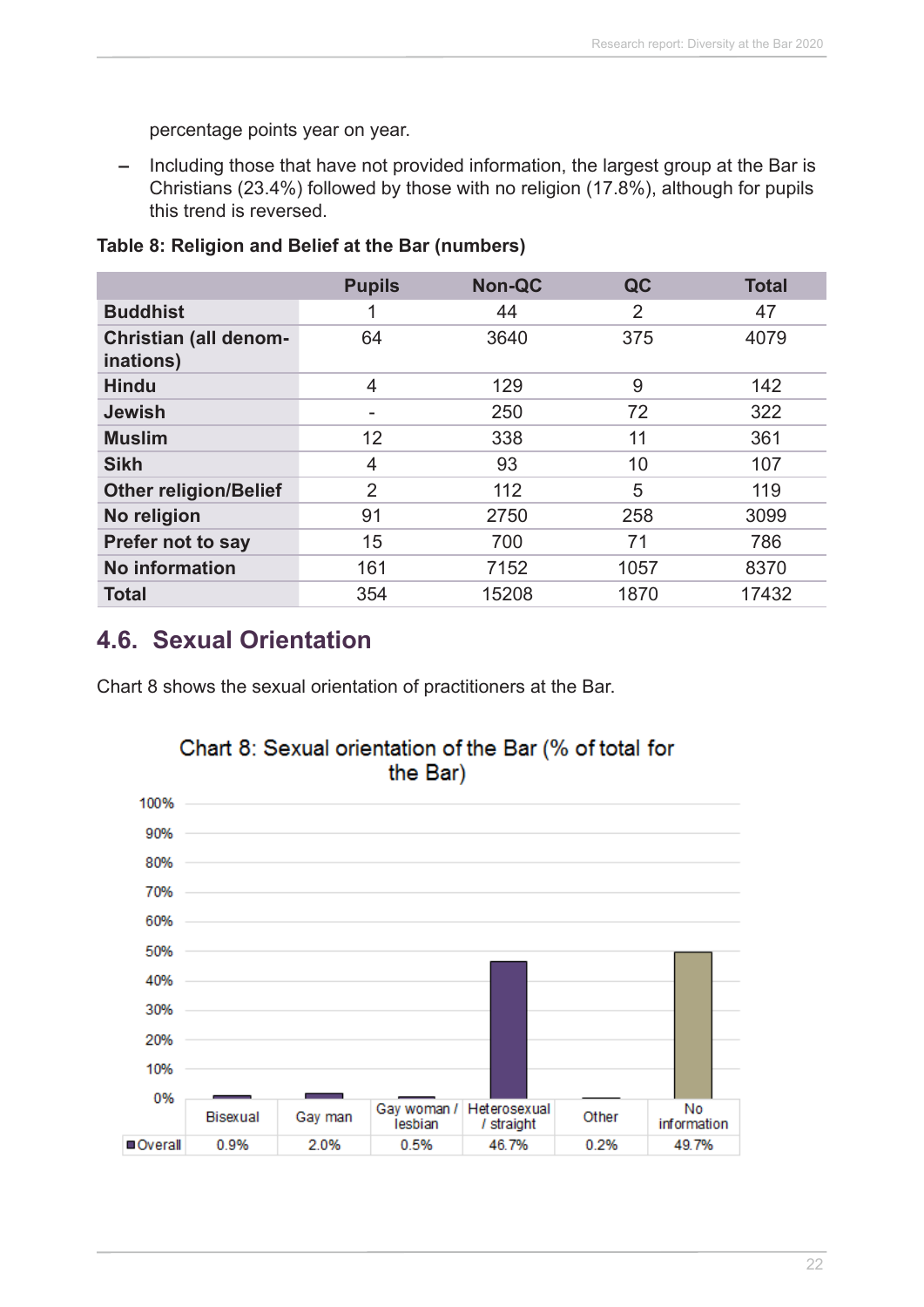- **–** The response rate for sexual orientation has increased by almost 3 percentage points in comparison to December 2019. It is the monitoring category with the second lowest response rate, with 50.3 per cent providing some information.
- **–** Excluding those that have not provided information, 14.5 per cent of pupils, 7.2 per cent of non-QCs, and 5.4 per cent of QCs provided their sexual orientation as one of Bisexual; Gay man; Gay woman/Lesbian; or Other. This compares to an estimate of 3 per cent of the UK population aged 16 and over identifying as one of Bisexual, Gay man, Gay woman/Lesbian or another sexual orientation as of 2018 when excluding non-responses.<sup>13</sup>

|                            | <b>Pupils</b>  | <b>Non-QC</b> | QC   | <b>Total</b> |
|----------------------------|----------------|---------------|------|--------------|
| <b>Bisexual</b>            | 10             | 149           | 6    | 165          |
| Gay man                    | 14             | 304           | 22   | 340          |
| Gay woman / lesbian        | $\overline{2}$ | 76            | 10   | 88           |
| Heterosexual /<br>straight | 153            | 7242          | 748  | 8143         |
| <b>Other</b>               | -              | 33            | 5    | 38           |
| <b>No information</b>      | 175            | 7404          | 1079 | 8658         |
| <b>Total</b>               | 354            | 15208         | 1870 | 17432        |

#### **Table 9: Sexual Orientation of the Bar (numbers)**

13. Calculated from Table 1 in UK Office for National Statistics Bulletin: Sexual orientation, UK: 2018. The calculation involved excluding non-responses from the table and recalculating the percentages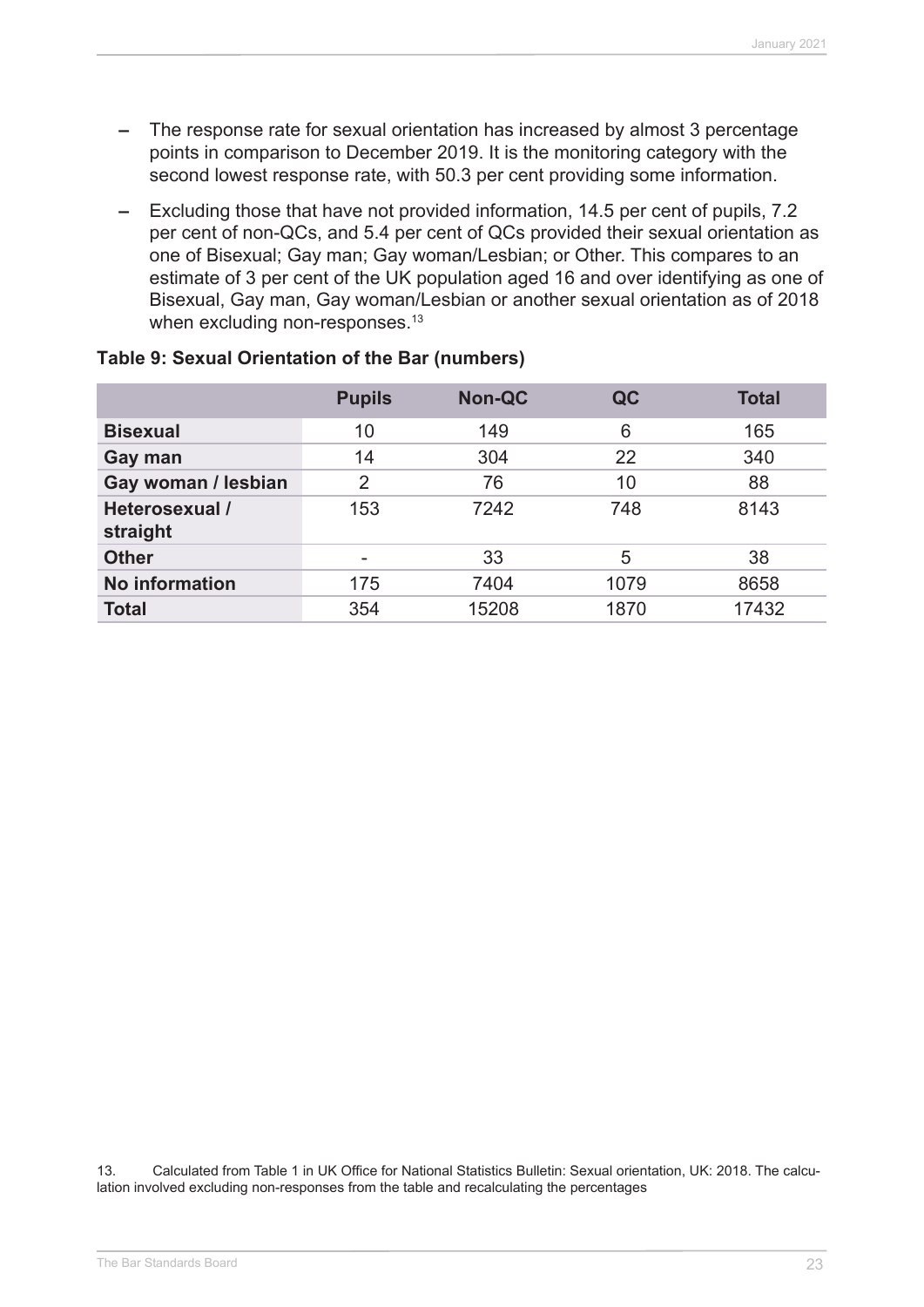# 5.Socio-Economic **Background**

Socio-economic background is not a protected characteristic under the Equality Act 2010. However, a representative socio-economic profile may be one indicator of a more meritocratic profession.

Unfortunately, accurately measuring socio-economic background can be challenging, and there is no universal proxy for gathering such data. The BSB uses two socioeconomic questions which are included on the MyBar monitoring questionnaire and on the PRF. These questions use educational background of the barrister, and of their parents, as a proxy for determining a barrister's social class. There is a strong correlation between a person's social background and a parent's level of educational attainment – particularly when choosing the type of school to attend, type of university, and career choice.<sup>14</sup>

# **5.1 Type of School Attended**

Chart 9 shows a summary of the type of school mainly attended between the ages of 11- 18 for practitioners at the Bar.



### Chart 9: Type of school attended (%)

14. Bukodi, E. and Goldthorpe, J.H., 2012. Decomposing 'social origins': The effects of parents' class, status, and education on the educational attainment of their children. European Sociological Review, 29(5), pp.1024-1039.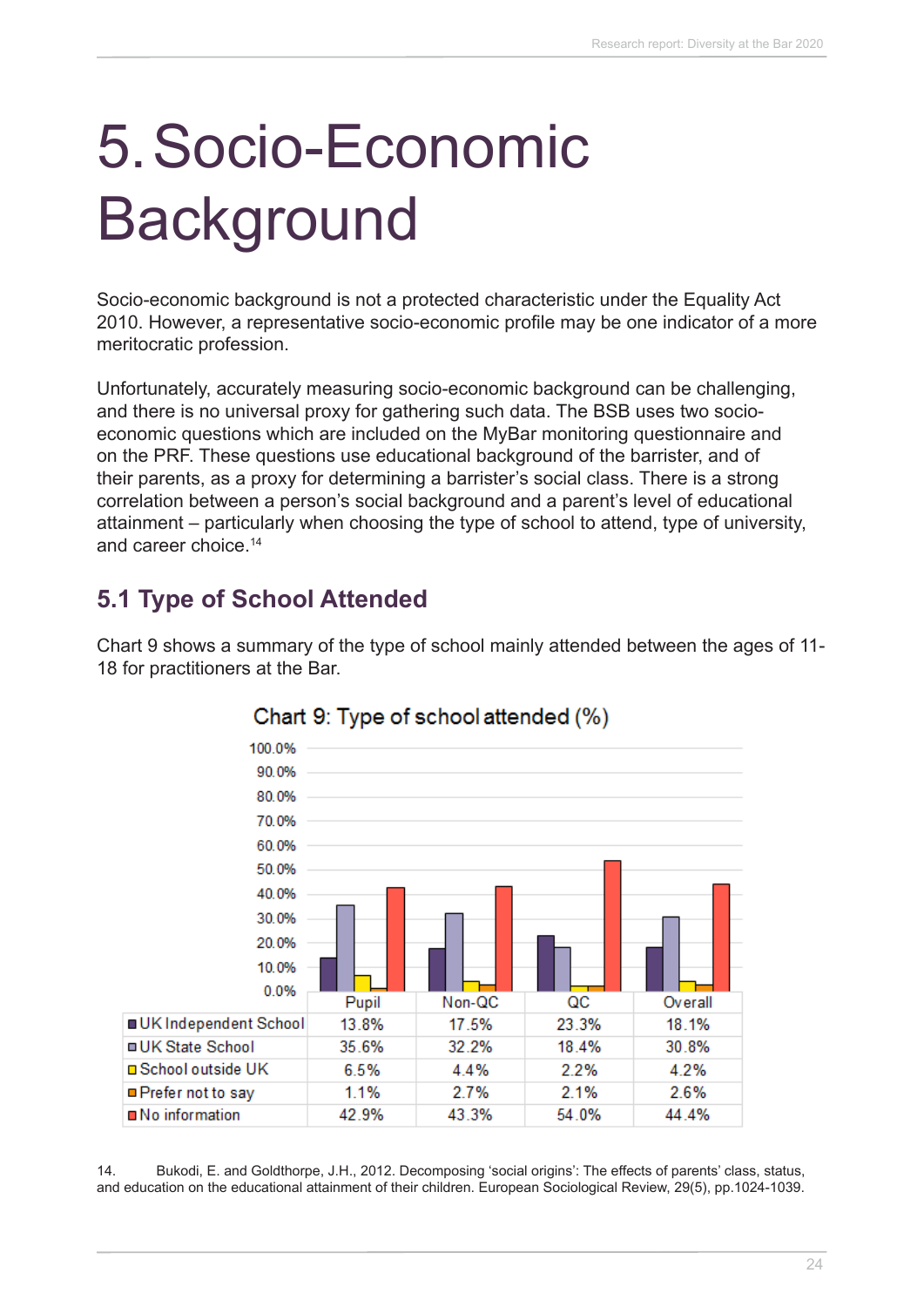- **–** Although there is still a high percentage of non-responses (44.4%), the data suggest that a disproportionate amount of the Bar attended a UK independent school. The figures show that even if all of the barristers who chose not to respond had gone to state schools, the proportion of barristers who went to independent schools would be higher than in the wider population: 18.1 per cent of the Bar (including non-respondents) attended an independent school between 11-18, compared to approximately 7 per cent of school children in England at any age,15 and 10.1 per cent of UK domiciled young full-time first degree entrants in the UK in 2018/19 attending a non-state school prior to university.16
- **–** Of those that provided information on school attended, 34.1 per cent attended an independent school in the UK (this represents a small decrease of 0.2pp compared to December 2019). This is in line with those that enrolled on the Bar Professional Training Course (BPTC) from 2013-2018: Across the 2013/14- 2018/19 academic years, there was an average of 32 per cent of UK domiciled students on the BPTC having attended an independent school.<sup>17</sup> This suggests that the high percentage of those at the Bar who attended an independent school in the UK is generally due to the influence of factors prior to vocational study to become a barrister.
- **–** It is worth noting that of those that provided information on school attended, the proportion of UK-schooled barristers who attended an independent school has been gradually trending downwards since 2015 from 39.6 per cent in December 2015 to 37.0 per cent in December 2020.
- **–** The overall response rate for this information has increased 3.6pp year on year (to 55.6%).

|                                             | <b>Pupils</b> | <b>Non-QC</b> | QC   | <b>Total</b> |
|---------------------------------------------|---------------|---------------|------|--------------|
| <b>UK Independent School</b>                | 49            | 2666          | 435  | 3150         |
| <b>UK State School</b>                      | 126           | 4894          | 344  | 5364         |
| <b>Attended School outside</b><br><b>UK</b> | 23            | 662           | 41   | 726          |
| Prefer not to say                           | 4             | 407           | 40   | 451          |
| <b>No information</b>                       | 152           | 6579          | 1010 | 7741         |
| <b>Total</b>                                | 354           | 15208         | 1870 | 17432        |

#### **Table 10: Type of School Attended from 11-18 by the Bar (numbers)**

15. Independent Schools Council: Research. https://www.isc.co.uk/research/ (accessed 14 December 2020). We acknowledge that this comparison is not a direct one; we are lacking data on type of school mainly attended between the ages of 11-18 for England and Wales only.

16. Higher Education Statistics Authority: Widening participation summary: UK Performance Indicators 2018/19. https://www.hesa.ac.uk/data-and-analysis/performance-indicators/widening-participation-summary (accessed 14 December 2020)

17. Data calculated from monitoring question for the Bar Course Aptitude Test on school attendance between 11- 18 and data provided to the BSB by BPTC providers.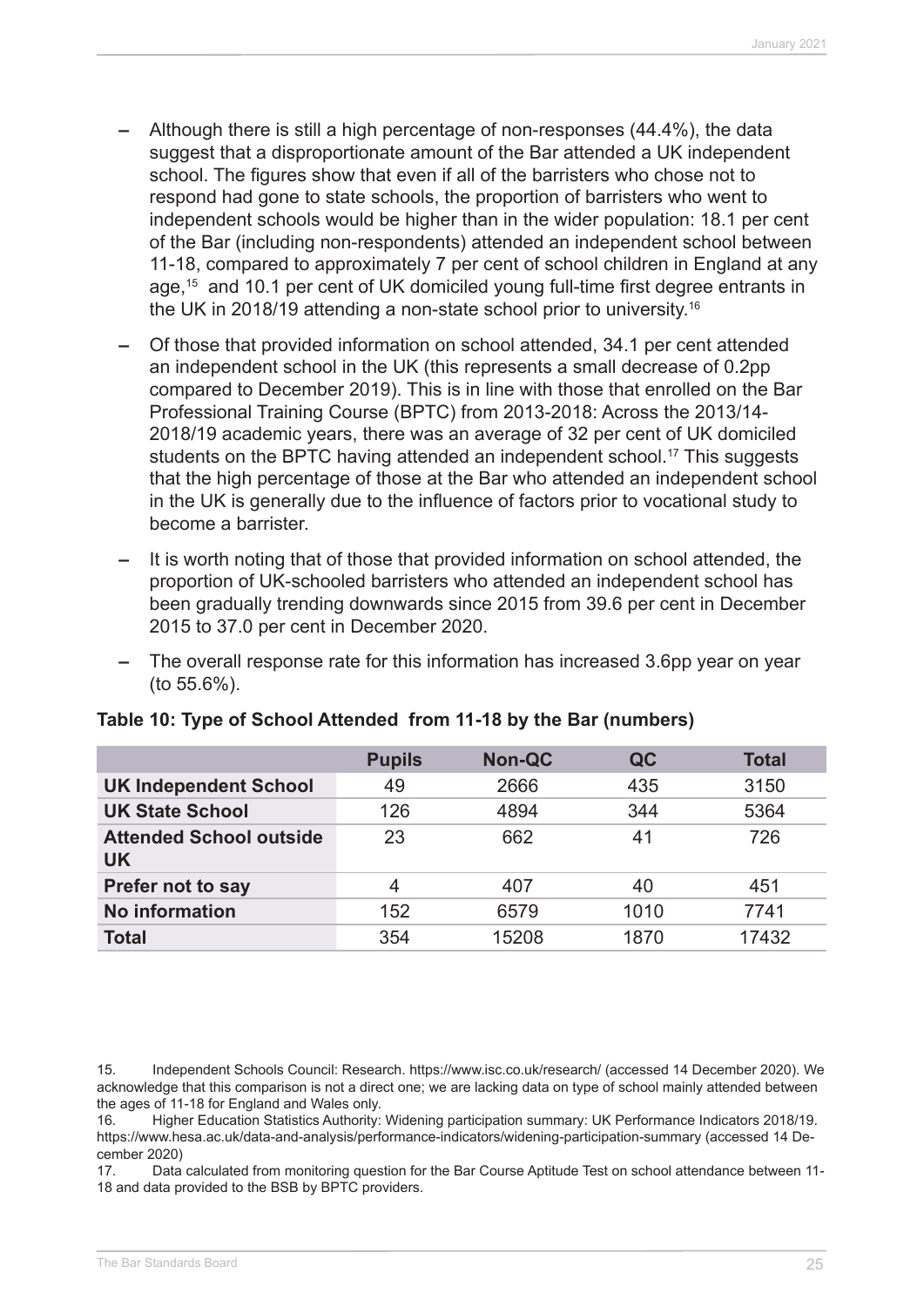# **5.2 First Generation to Attend University**

Chart 10 shows whether members of the profession were the first generation to attend university or not. On the MyBar monitoring questionnaire, the question asked is: "If you went to university (to study a BA, BSc course or higher), were you part of the first generation of your family to do so?"



#### Chart 10: First generation to attend university (% of total for the Bar)

- **–** There has been an increase in the response rate to this question of around 3.0pp this year (to 52.2%).
- **–** When excluding non-responses and those who prefer not to say, as of December 2020: 0.6 per cent of the Bar had not attended university; 52.2 per cent were not of the first generation to attend university; and 47.2 per cent were of the first generation to attend university.

#### **Table 11: First Generation to Attend University at the Bar (numbers)**

|                       | <b>Pupils</b> | <b>Non-QC</b> | QC   | <b>Total</b> |
|-----------------------|---------------|---------------|------|--------------|
| <b>No</b>             | 38            | 4106          | 426  | 4570         |
| <b>Yes</b>            | 19            | 3709          | 397  | 4125         |
| Did not attend        |               | 43            | 10   | 53           |
| Prefer not to say     |               | 311           | 29   | 344          |
| <b>No information</b> | 293           | 7039          | 1008 | 8340         |
| <b>Total</b>          | 354           | 15208         | 1870 | 17432        |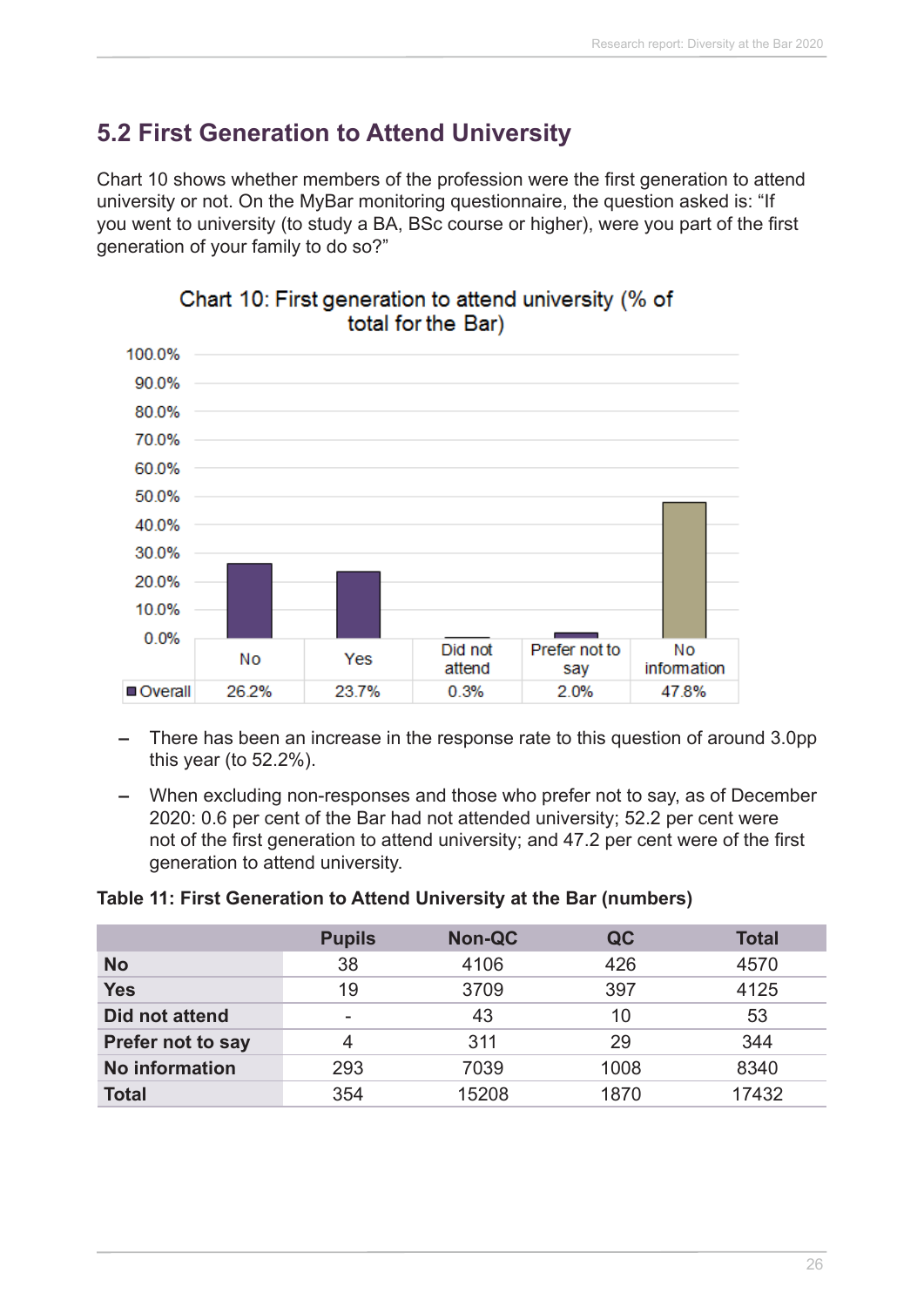# 6.Caring Responsibilities

The caring responsibilities categories used in this report are aimed at ascertaining whether an individual has child or adult dependants.

# **6.1 Caring Responsibilities for Children**

Chart 11 shows a summary of childcare responsibilities at the Bar. On the MyBar monitoring questionnaire, the question asked is: "Are you a primary carer for a child or children under 18?"



Chart 11: Primary caring responsibilities for children  $(%)$ 

- **–** The percentage of those providing a response to this question has increased 3.5pp year on year to 55.3 per cent.
- **–** When excluding non-responses, 27.0 per cent (just over one in four) of the Bar; 3.5 per cent of pupils; 28.0 per cent of non-QCs; and 22.5 per cent of QCs have primary caring responsibilities for one or more children. Overall, the proportion of the Bar with primary caring responsibilities for one or more children has increased by around 4.9pp since 2015, 5.6pp since 2016 and 0.7pp since 2019. It is not clear whether this is a general trend, or the increase in response rate for this question is being driven disproportionately by those with caring responsibilities.
- **–** A comparison with the working age population in England may suggest that a far lower proportion of those at the Bar are the primary carer for a child. Figures produced by the UK Office of National Statistics suggest that around 36 per cent of economically active males, and 39 per cent of economically active females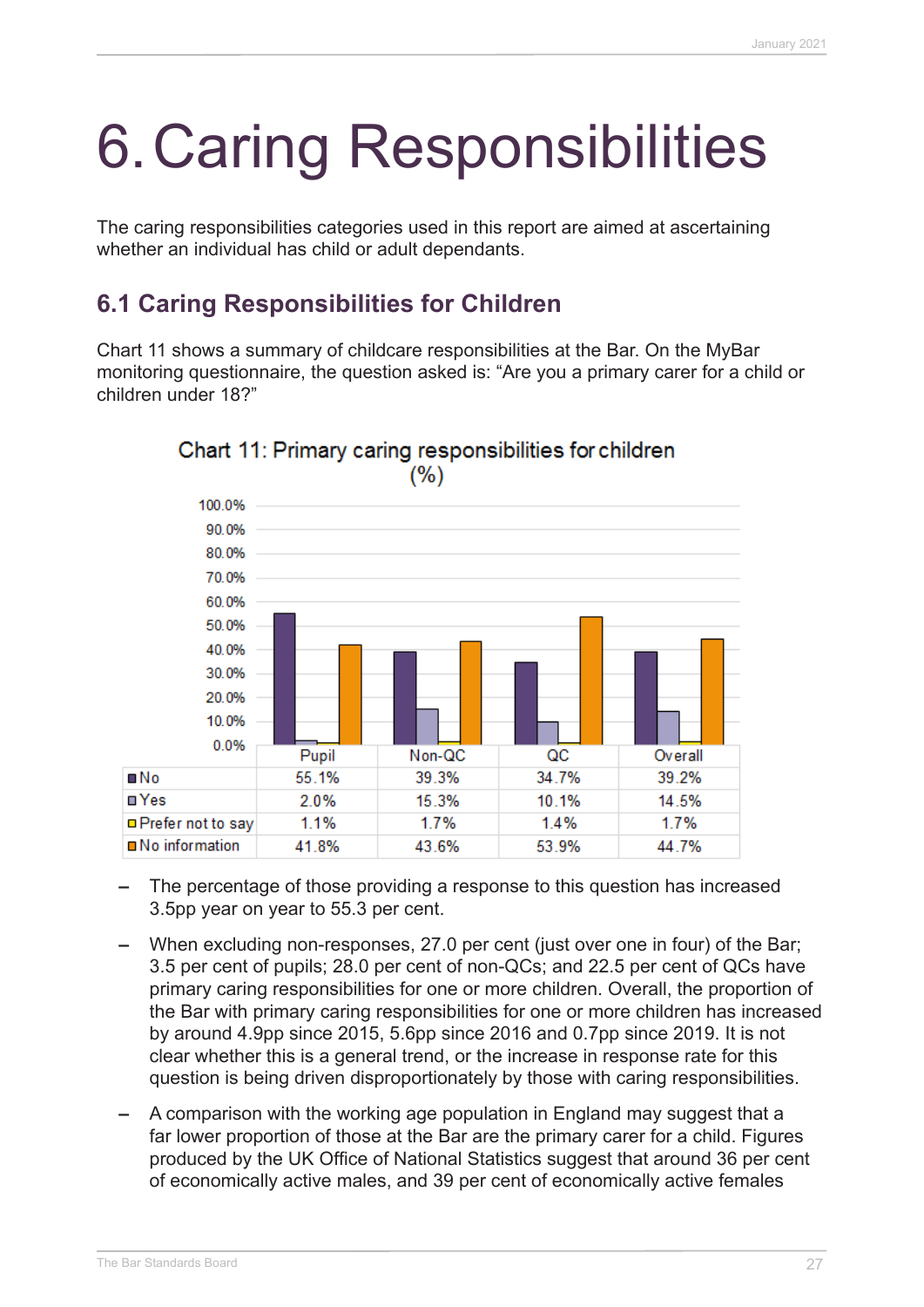are a primary carer for one or more children.<sup>18</sup> This includes all ages from 16-64 grouped together, and so the proportion of those in the UK with primary care of a child is likely to be far higher for those aged 35-54, which constitutes the majority of the Bar. It is worth noting that as response rates are relatively low for this question, such inferences may not be reliable.

|                                                 | <b>Pupils</b> | <b>Non-QC</b> | QC   | <b>Total</b> |
|-------------------------------------------------|---------------|---------------|------|--------------|
| Not a primary carer for<br>one or more children | 195           | 5984          | 649  | 6828         |
| Is a primary carer for one<br>or more children  |               | 2328          | 188  | 2523         |
| <b>Prefer not to say</b>                        | 4             | 265           | 26   | 295          |
| <b>No information</b>                           | 148           | 6631          | 1007 | 7786         |
| <b>Total</b>                                    | 354           | 15208         | 1870 | 17432        |

**Table 12: Caring Responsibilities for Children for those at the Bar (numbers)**

# **6.2 Caring Responsibilities for Others**

Chart 12 below shows practitioners at the Bar who have caring responsibilities for people other than children, as a percentage of the whole profession. On the MyBar monitoring questionnaire, the question asked is "Do you look after, or give any help or support to family members, friends, neighbours or others because of either long-term physical or mental ill-health/disability or problems related to old age (not as part of your paid employment)?"





18. Calculated from Table 3 in Families and the labour market, UK: main dataset using the Labour Force Survey and Annual Population Survey: main reference tables, 2019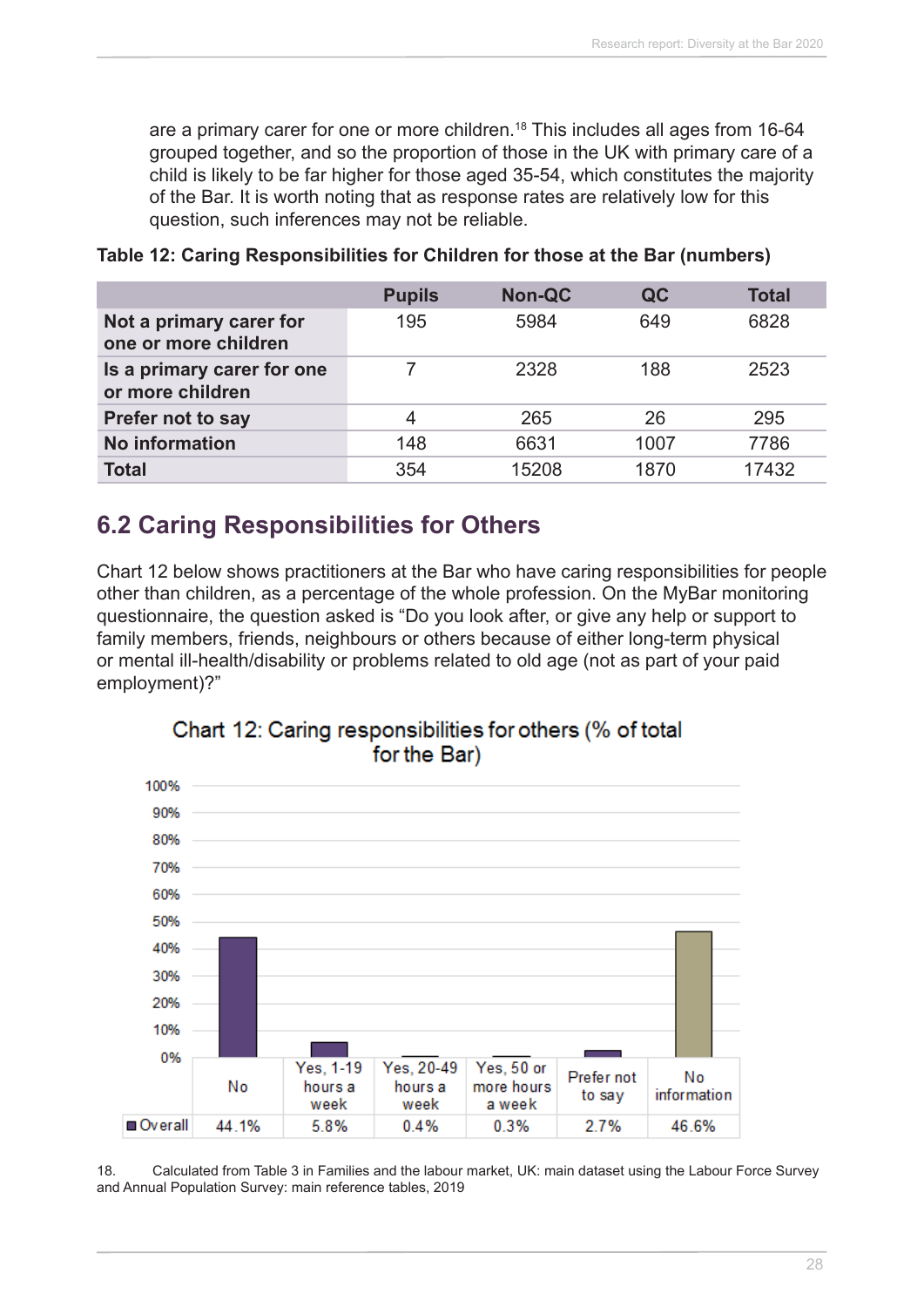- **–** The percentage of those providing a response to this question has increased 3.4pp year on year to 53.4 per cent.
- **–** Including those that have not provided information for this question, 6.5 per cent of the Bar provides care for others for one hour a week or more.
- **–** Of those that provided a Yes/No response, around 12.9 per cent of respondents provided care for another person for 1 or more hours per week as of December 2020. This is in line with the proportion of those in work in the UK who are carers according to figures published by Carers UK, which states that around one in seven (14.3% of) UK workers provide care for another, not including primary care of children.19
- **–** Of those at the Bar that do provide care for others, around nine in ten provide care for between 1-19 hours a week.
- **–** Of those that have provided a response, the proportion that provide care for another increases with level of seniority, going from 6.7 per cent of pupils to 12.6 per cent of non-QCs, and 17.2 per cent of QCs.

|  | Table 13: Caring Responsibilities for Others for those at the Bar (numbers) |  |  |  |
|--|-----------------------------------------------------------------------------|--|--|--|
|--|-----------------------------------------------------------------------------|--|--|--|

|                                 | <b>Pupils</b> | <b>Non-QC</b> | QC   | <b>Total</b> |
|---------------------------------|---------------|---------------|------|--------------|
| <b>No</b>                       | 182           | 6858          | 653  | 7693         |
| Yes, 1-19 hours a<br>week       | 12            | 870           | 124  | 1006         |
| Yes, 20-49 hours a<br>week      | 1             | 66            | 7    | 74           |
| Yes, 50 or more<br>hours a week |               | 54            | 5    | 59           |
| Prefer not to say               | 7             | 429           | 33   | 469          |
| <b>No information</b>           | 152           | 6931          | 1048 | 8131         |
| <b>Total</b>                    | 354           | 15208         | 1870 | 17432        |

19. See Facts and Figures, Carers UK. Accessed online at: https://www.carersuk.org/news-and-campaigns/ press-releases/facts-and-figures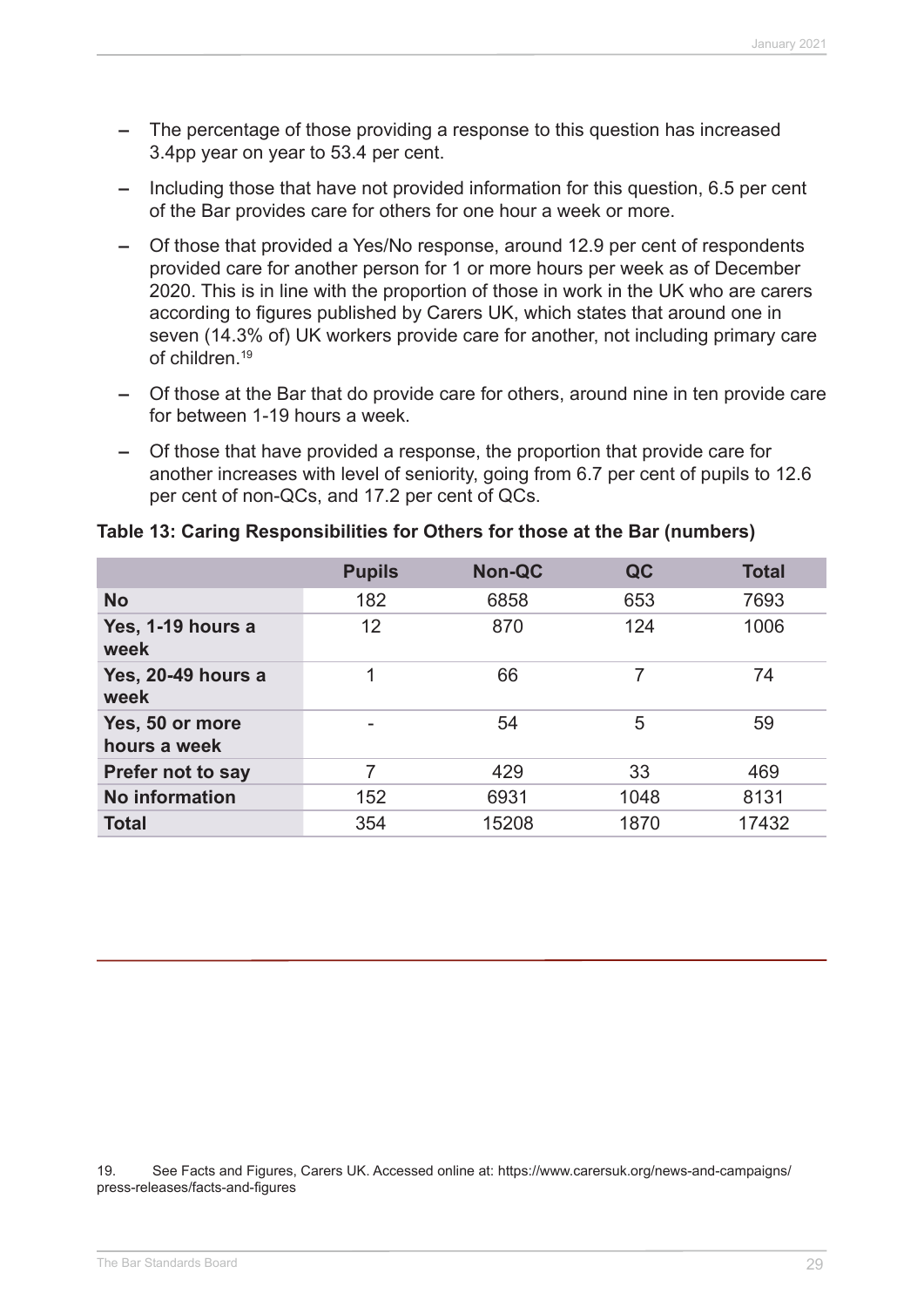# 7.Conclusions

Compared with 2019, there has been a relatively large change compared to previous years in the overall number of pupils; the proportion of female pupils; the proportion of pupils from minority ethnic backgrounds; and the proportion of pupils with a declared disability.

For non-QC and QC barristers, there has been no substantial change in the reported profile of the Bar, which is to be expected when monitoring demographic changes in a profession annually. However, there has been a continuation of several trends seen since the first Diversity at the Bar Report in 2015; notably, a continuing increase in the proportion of female practitioners; the proportion of practitioners from a minority ethnic background; the proportion of practitioners at the Bar aged 55+; and the proportion of the Bar with primary caring responsibilities for one or more children.

Response rates continue to improve, with increases of around 3pp or more seen in eight of the 11 categories monitored in this report, which is a very positive development. As the disclosure rate increases, so does the quality of the BSB's evidence base. We will continue to encourage those at the Bar to provide us with information, particularly around characteristics that are under-reported.

Overall, both gender and ethnicity at the Bar continue to move towards better reflecting the demographics of the UK population, with a continued increase in the proportion of barristers (including at QC level) who are female or from a minority ethnic background. This year shows the greatest proportion of pupils from a minority ethnic background since we commenced reporting in 2015.

When excluding those that have not provided information, amongst those from a minority ethnic background there are some notable differences. There is a slightly greater proportion of Asian/Asian British practitioners at the Bar compared to the UK working age population (7.5% vs 5.6%), and the same can be said for those from Mixed/Multiple ethnic backgrounds (3.3% vs 1.5%). By contrast, there is a slightly smaller proportion of those at the Bar from Black/Black British backgrounds compared to the UK working age population, (3.2% vs 3.4%), and a greater relative underrepresentation for those from Other ethnic groups (1.2% vs 2.8%).

There is also a greater disparity in the proportion of all non-QCs from Black/Black British backgrounds compared to the proportion of all QCs from the same background, with the disparity being particularly high for those of Black/Black British – African ethnic backgrounds.

There may be a lower proportion of disabled practitioners at the Bar in comparison to the UK working age population, and the proportion of those with a declared disability appears to differ by level of seniority, although the response rate (at 56.9%) is too low to draw reliable conclusions.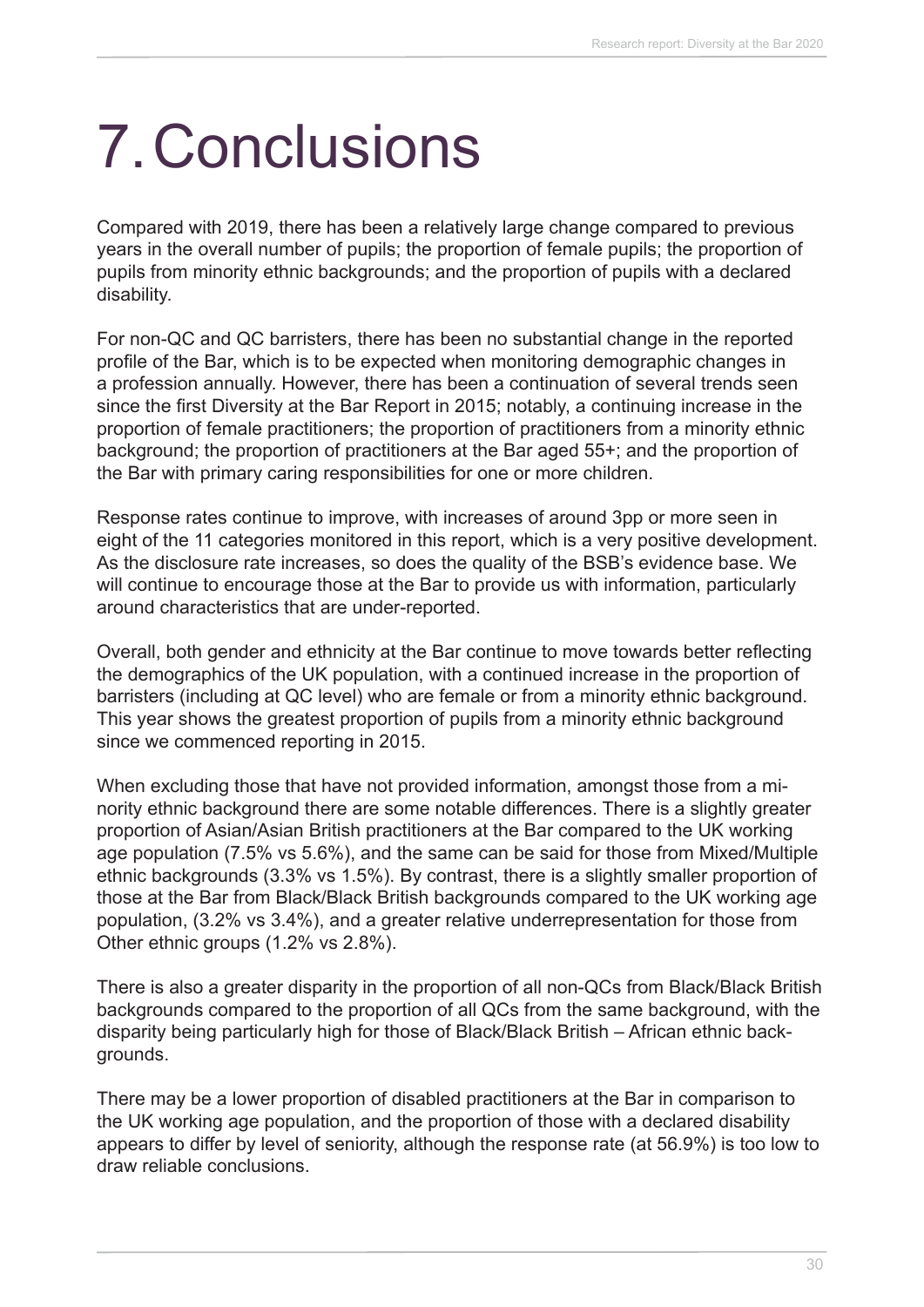The response rates for questions on religion and belief, sexual orientation, socio-economic background and caring responsibilities are also too low to be able to draw reliable conclusions.

Based on the data we have, the proportion of the Bar who identify as one of Bisexual; Gay man; Gay woman/Lesbian; or Other appears to be higher than that seen in the UK population aged 16 and over. For religion, the largest group at the Bar is Christians followed by those with no religion, although for pupils this trend is reversed.

Regarding type of school attended, it appears that a disproportionately high percentage of the Bar primarily attended an independent secondary school, although the proportion does appear to be gradually trending downwards over time.

The percentage of those at the Bar who provide care for another (not including primary care of a child under the age of 18) appears to be around that seen for workers across the UK, while the percentage of those at the Bar who provide primary care for a child under the age of 18 appears to be lower than that seen in the economically active UK population, but also appears to be increasing over time.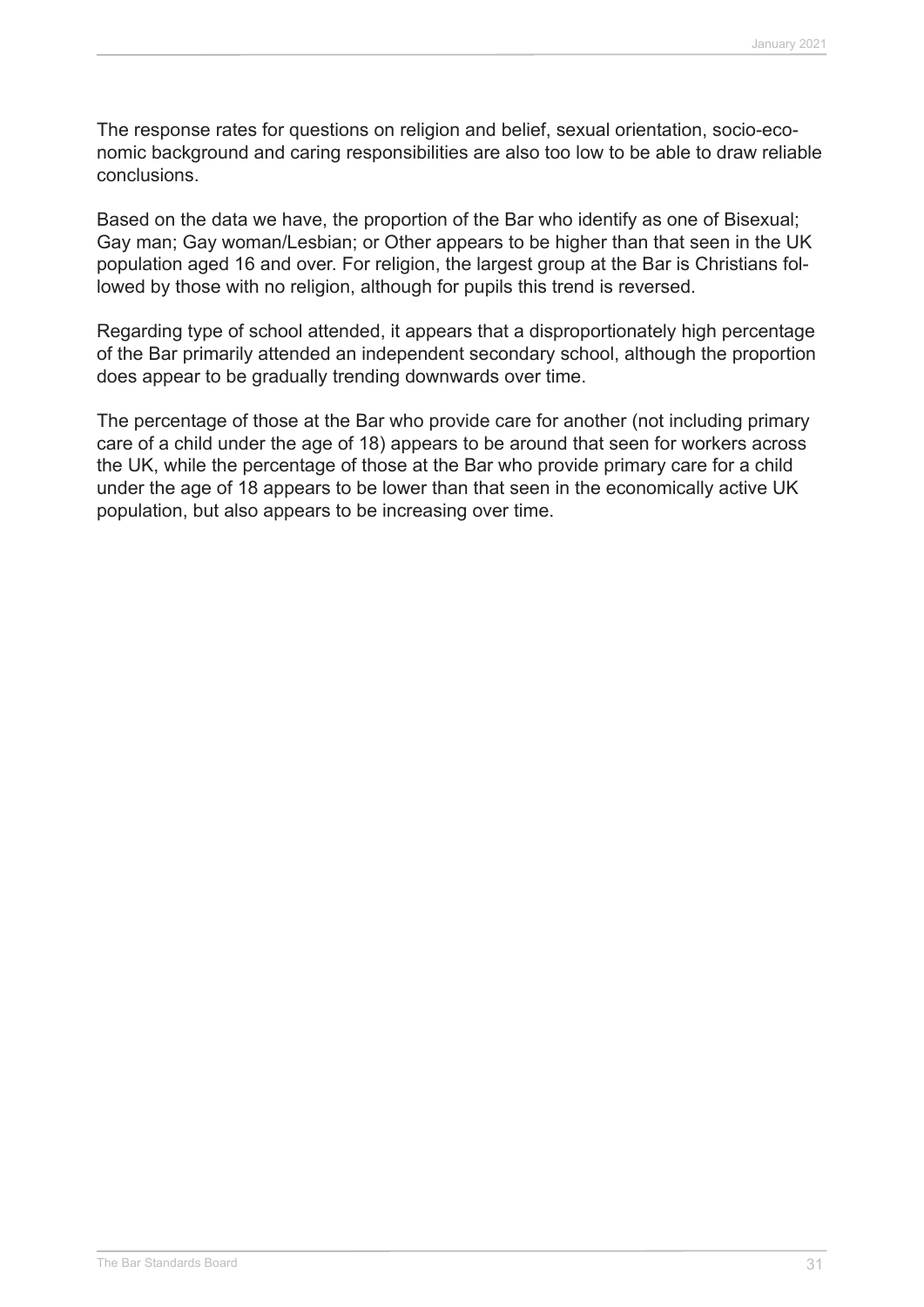# List of charts and tables

# **Figures**

Chart 1: Number of pupils, non-QCs and QCs at the Bar from 2016-2020

- Chart 2: Gender at the Bar (%)
- Chart 3: Gender Indentity at the Bar (%)
- Chart 4: Ethnicity at the Bar (%)
- Chart 5: Disbaility declared at he Bar (%)
- Chart 6: Age of the Bar (% of total for the Bar)
- Chart 7: Religion/belief of the Bar (% of total for the Bar)
- Chart 8: Sexual orientation of the Bar (% of total for the Bar)
- Chart 9: Type of school attended (%)
- Chart 10: First generation to attend university (%)
- Chart 11: Primary caring responsibilities for children (%)
- Chart 12: Caring responsibilities for others (% of total for the Bar)

# **Tables**

- Table 1: Total number of people at the Bar (numbers)
- Table 2: Response Rates in 2018 and 2019 (as a percentage of total barristers)
- Table 3: Gender at the Bar (numbers)
- Table 4: Gender Identity at the Bar (numbers)
- Table 5: Ethnicity at the Bar (numbers)
- Table 6: Disability at the Bar (numbers)
- Table 7: Age at the Bar (numbers)
- Table 8: Religion and Belief at the Bar (numbers)
- Table 9: Sexual Orientation of the Bar (numbers)

Table 10: Type of School Attended from 11-18 by the Bar (numbers)

Table 11: First Generation to Attend University at the Bar (numbers)

- Table 12: Caring Responsibilities for Children for those at the Bar (numbers)
- Table 13: Caring Responsibilities for Others for those at the Bar (numbers)